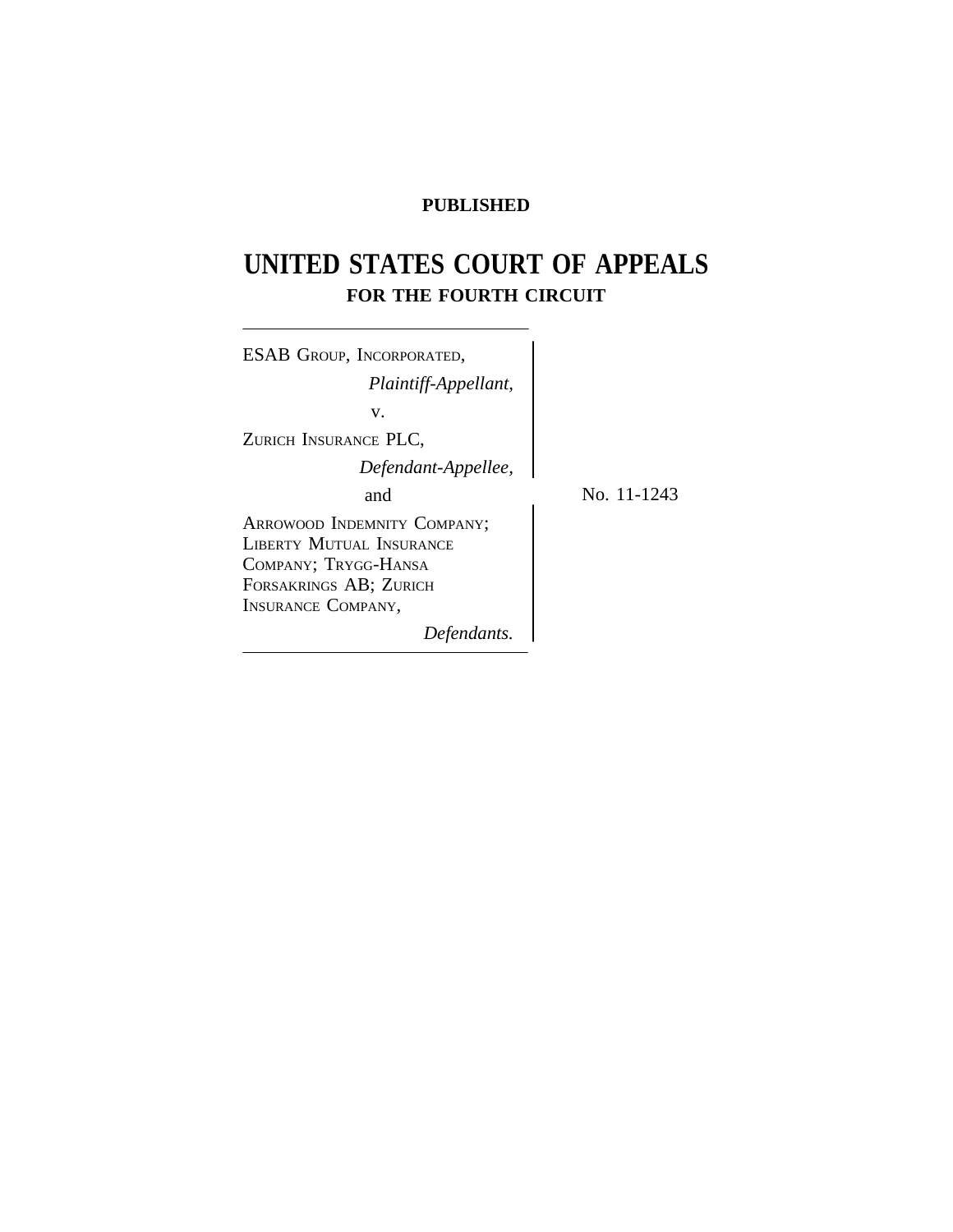| <b>ESAB GROUP, INCORPORATED,</b>                                                                                                       |             |
|----------------------------------------------------------------------------------------------------------------------------------------|-------------|
| Plaintiff-Appellee,                                                                                                                    |             |
| v.                                                                                                                                     |             |
| ZURICH INSURANCE PLC,                                                                                                                  |             |
| Defendant-Appellant,                                                                                                                   |             |
| and                                                                                                                                    | No. 11-1655 |
| ARROWOOD INDEMNITY COMPANY;<br>LIBERTY MUTUAL INSURANCE<br>COMPANY; TRYGG-HANSA<br>FORSAKRINGS AB; ZURICH<br><b>INSURANCE COMPANY,</b> |             |
| Defendants.                                                                                                                            |             |
|                                                                                                                                        |             |

Appeals from the United States District Court for the District of South Carolina, at Florence. Thomas E. Rogers, III, United States Magistrate Judge. (4:09-cv-01701-TER)

Argued: May 17, 2012

Decided: July 9, 2012

Before WILKINSON, DIAZ, and FLOYD, Circuit Judges.

Affirmed by published opinion. Judge Floyd wrote the opinion, in which Judge Wilkinson and Judge Diaz concurred. Judge Wilkinson wrote a separate concurring opinion.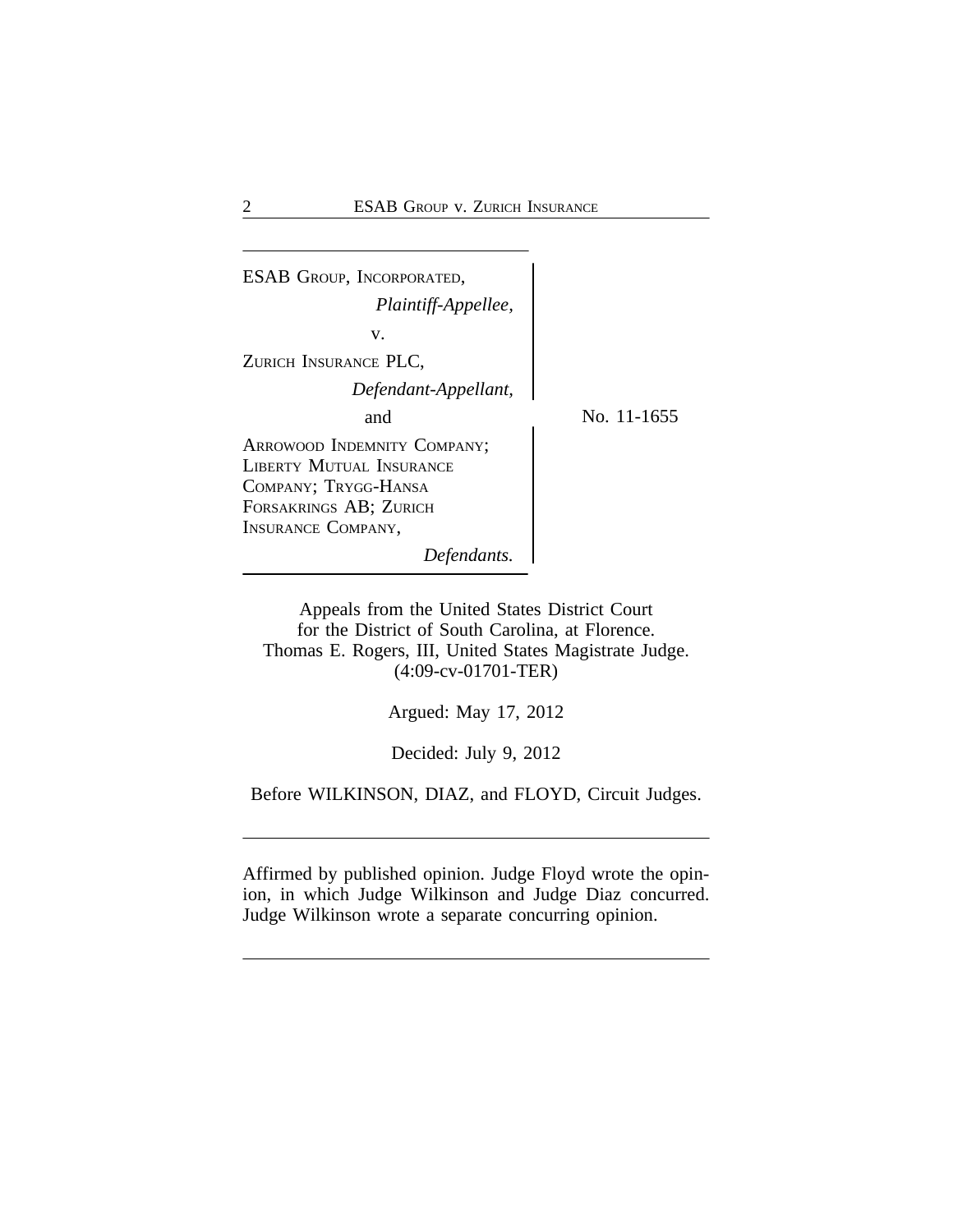## **COUNSEL**

**ARGUED:** Mark William Mosier, COVINGTON & BURL-ING, LLP, Washington, D.C., for Appellant/Cross-Appellee. Richard Mancino, WILLKIE, FARR & GALLAGHER, LLP, New York, New York, for Appellee/Cross-Appellant. **ON BRIEF:** Andrew A. Ruffino, COVINGTON & BURLING LLP, New York, New York; Mark W. Buyck, Jr., WILLCOX, BUYCK & WILLIAMS, PA, Florence, South Carolina; William F. Greaney, COVINGTON & BURLING, LLP, Washington, D.C., for Appellant/Cross-Appellee. J. Boone Aiken, III, AIKEN, BRIDGES, ELLIOTT, TYLER & SALEEBY, PA, LLP, Florence South Carolina; Benjamin P. McCallen, WILLKIE, FARR & GALLAGHER, LLP, New York, New York; Joseph G. Davis, WILLKIE, FARR & GALLAGHER, LLP, Washington, D.C., for Appellee/Cross-Appellant.

## **OPINION**

FLOYD, Circuit Judge:

The Supreme Court has long recognized the importance of preserving the United States' ability to "speak with one voice" in regulating foreign commerce. *Michelin Tire Corp. v. Wages*, 423 U.S. 276, 285 (1976); *see also Japan Line, Ltd. v. Cnty. of L.A.*, 441 U.S. 434, 448–49 & n.14 (1979). Appellant/Cross-Appellee ESAB Group, Inc., urges us to allow the various views of the states to replace the federal government's singular voice regarding commercial arbitration of insurance disputes in foreign tribunals. Specifically, ESAB Group contends that South Carolina law "reverse preempts" federal law—namely, a treaty and its implementing legislation—pursuant to the McCarran-Ferguson Act, a federal statute directed at protecting state insurance regulations from implied preemption by federal domestic commerce legislation. *See Am. Ins. Ass'n v. Garamendi*, 539 U.S. 396, 428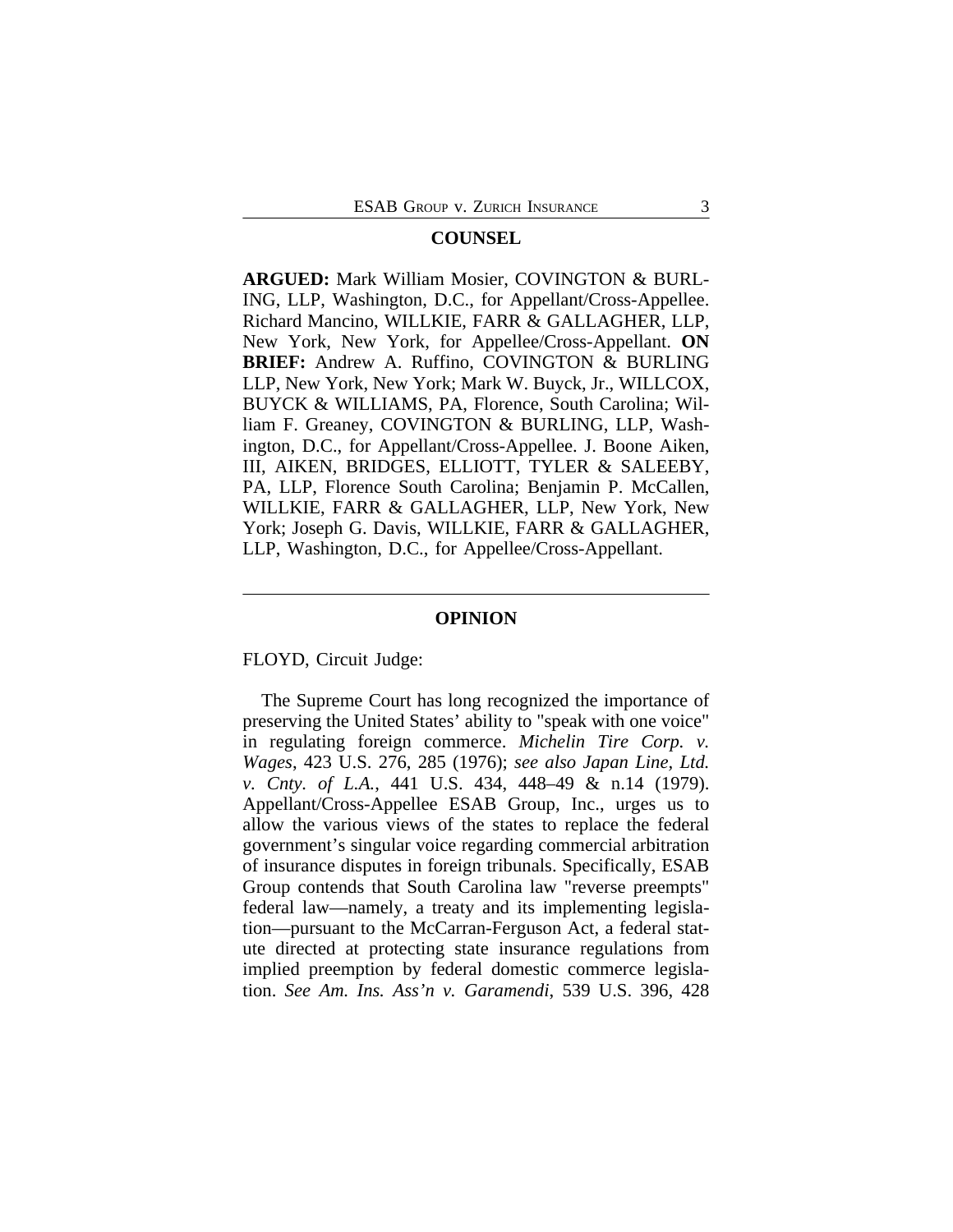(2003). We find such a reading of the pertinent law untenable. For this reason, we affirm as to the district court's exercise of subject-matter jurisdiction, and we find no error in the district court's order compelling arbitration.**<sup>1</sup>**

We likewise reject the arguments of Appellee/Cross-Appellant Zurich Insurance plc (ZIP) that the district court erred in exercising personal jurisdiction over it and in remanding nonarbitrable claims to state court. Finding both parties' appeals to be without merit, we affirm.

I.

This appeal presents a complex question regarding the intersection of a treaty and federal and state statutory law. For this reason, we first provide an overview of the applicable law before discussing the factual background.

## A.

In 1944, to the shock of observers and commentators, the Supreme Court held that insurance was subject to federal regulation under the interstate commerce clause. *See United States v. S.-E. Underwriters Ass'n*, 322 U.S. 533, 552–53 (1944). "Prior to that decision, it had been assumed . . . that the issuance of an insurance policy was not a transaction in interstate commerce and that the States enjoyed a virtually exclusive domain over the insurance industry." *St. Paul Fire & Marine Ins. Co. v. Barry*, 438 U.S. 531, 538–39 (1978). Accordingly, the likelihood developed that, through implied preemption, federal statutes enacted to govern domestic commerce would oust states from insurance regulation.

In 1945, in response to *South-Eastern Underwriters*, Congress enacted the McCarran-Ferguson Act, 15 U.S.C.

**<sup>1</sup>**A magistrate judge handled all proceedings below. For readability, we refer to the lower court as the district court.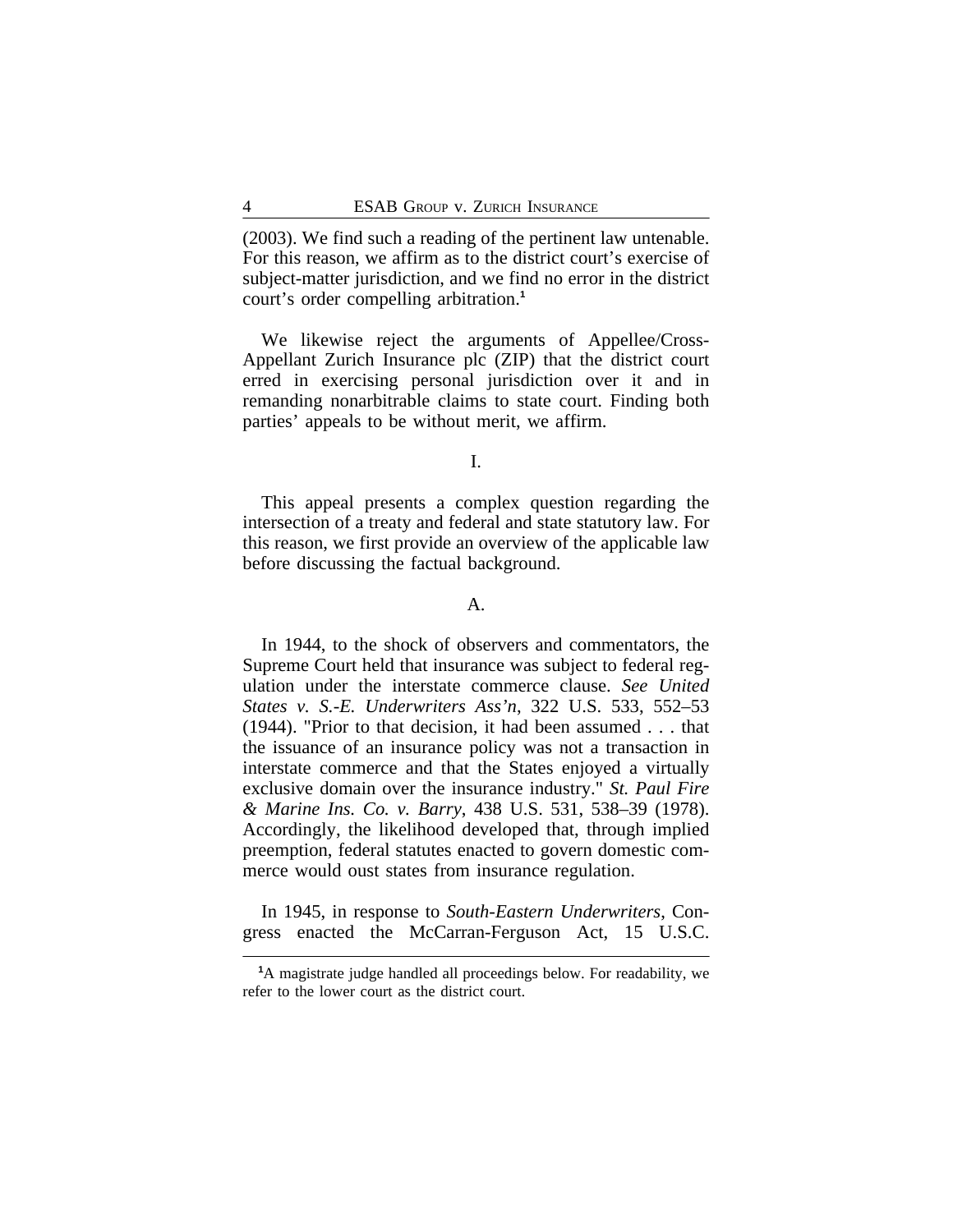§§ 1011–1015, to restore the states' preeminent position in insurance regulation. *See U.S. Dep't of Treasury v. Fabe*, 508 U.S. 491, 500 (1993); *Life Partners, Inc. v. Morrison*, 484 F.3d 284, 292 (4th Cir. 2007). Typically, of course, the Supremacy Clause of the United States Constitution requires that a state law yield to a conflicting federal law. *See* U.S. Const. art. VI, cl. 2; *Kurns v. R.R. Friction Prods. Corp.*, 132 S. Ct. 1261, 1266 (2012). The McCarran-Ferguson Act, however, "transformed the legal landscape by overturning the normal rules of pre-emption." *Fabe*, 508 U.S. at 507.

The Act first declares that congressional silence "shall not be construed to impose any barrier" to state regulation or taxation of the business of insurance. 15 U.S.C. § 1011. It further provides that "[n]o Act of Congress shall be construed to invalidate, impair, or supersede any law enacted by any State for the purpose of regulating the business of insurance, or which imposes a fee or tax upon such business, unless such Act specifically relates to the business of insurance." *Id.* § 1012(b). Thus, McCarran-Ferguson authorizes "reverse preemption" of generally applicable federal statutes by state laws enacted for the purpose of regulating the business of insurance. *See Safety Nat'l Cas. Corp. v. Certain Underwriters at Lloyd's, London*, 587 F.3d 714, 720 (5th Cir. 2009) (en banc), *cert. denied*, 131 S. Ct. 65 (2010).

B.

While Congress acted to preserve the states' dominance in insurance regulation, it moved to federalize policy regarding arbitration. In 1925, Congress enacted the Federal Arbitration Act (FAA), 9 U.S.C. §§ 1–16, which established a liberal federal policy in favor of the enforcement of arbitration agreements in maritime and commercial contracts. *See CompuCredit Corp. v. Greenwood*, 132 S. Ct. 665, 668–69 (2012). Although the original version of the FAA protected the enforceability of domestic arbitration agreements, it did not ensure that courts would enforce agreements to arbitrate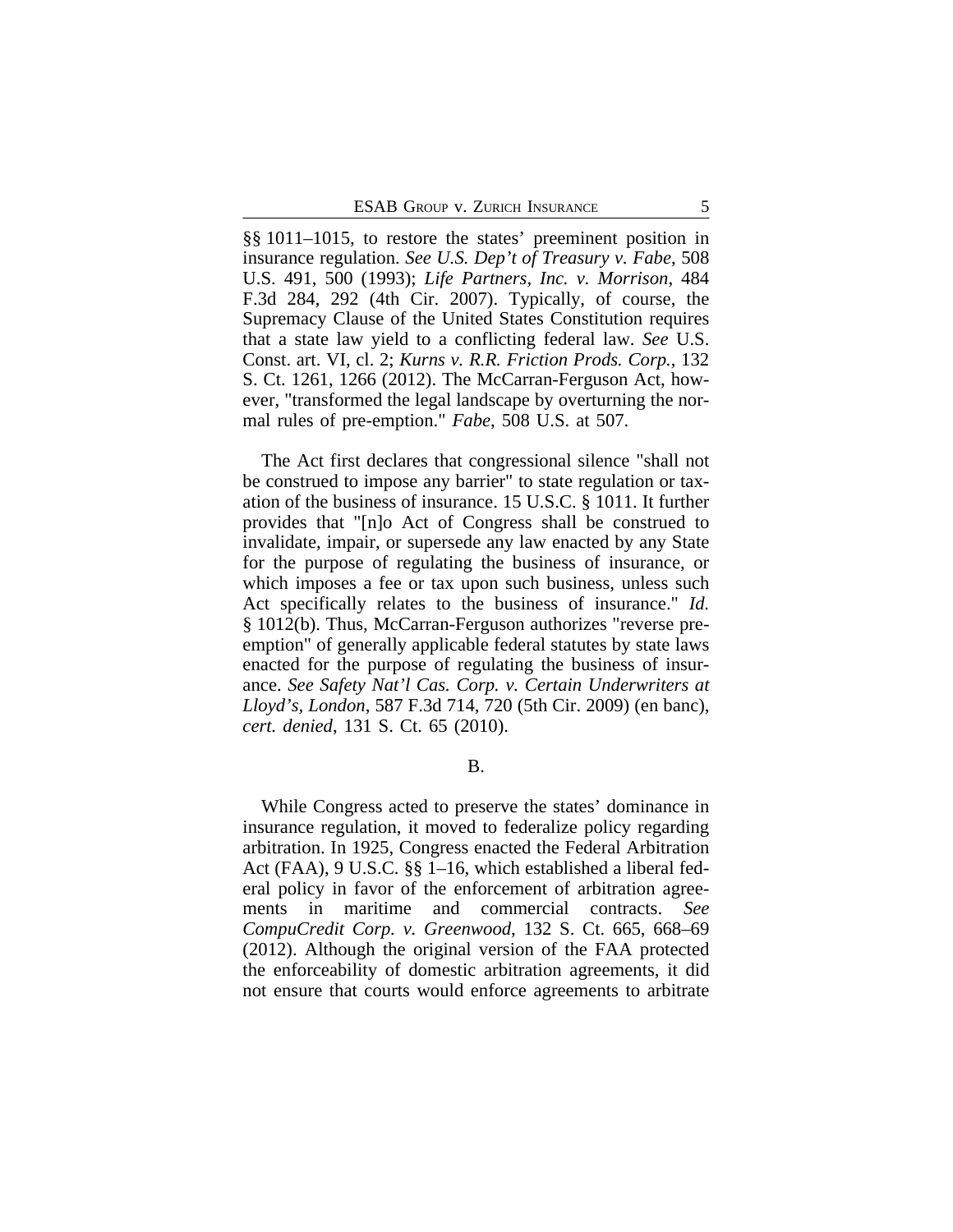in foreign tribunals or awards granted by such tribunals. For this, the United States entered into a multilateral treaty guaranteeing the reciprocal enforcement of such arbitration agreements and awards.

The Convention on the Recognition and Enforcement of Foreign Arbitral Awards (the Convention), *adopted* June 10, 1958, 21 U.S.T. 2517 (entered into force with respect to the United States Dec. 29, 1970), was crafted during a 1958 United Nations conference. *See* Leonard V. Quigley, *Accession by the United States to the United Nations Convention on the Recognition and Enforcement of Foreign Arbitral Awards*, 70 Yale L.J. 1049, 1059–60 (1961).

The Convention obligates signatories (1) to recognize and enforce written agreements to submit disputes to foreign arbitration and (2) to enforce arbitral awards issued in foreign nations. *See id.* arts. I–III. Article II of the Convention describes signatories' responsibilities with respect to the enforcement of foreign arbitration agreements as follows:

1. Each Contracting State shall recognize an agreement in writing under which the parties undertake to submit to arbitration all or any differences which have arisen or which may arise between them in respect of a defined legal relationship, whether contractual or not, concerning a subject matter capable of settlement by arbitration.

. . . .

3. The court of a Contracting State, when seized of an action in a matter in respect of which the parties have made an agreement within the meaning of this article, shall, at the request of one of the parties, refer the parties to arbitration, unless it finds that the said agreement is null and void, inoperative or incapable of being performed.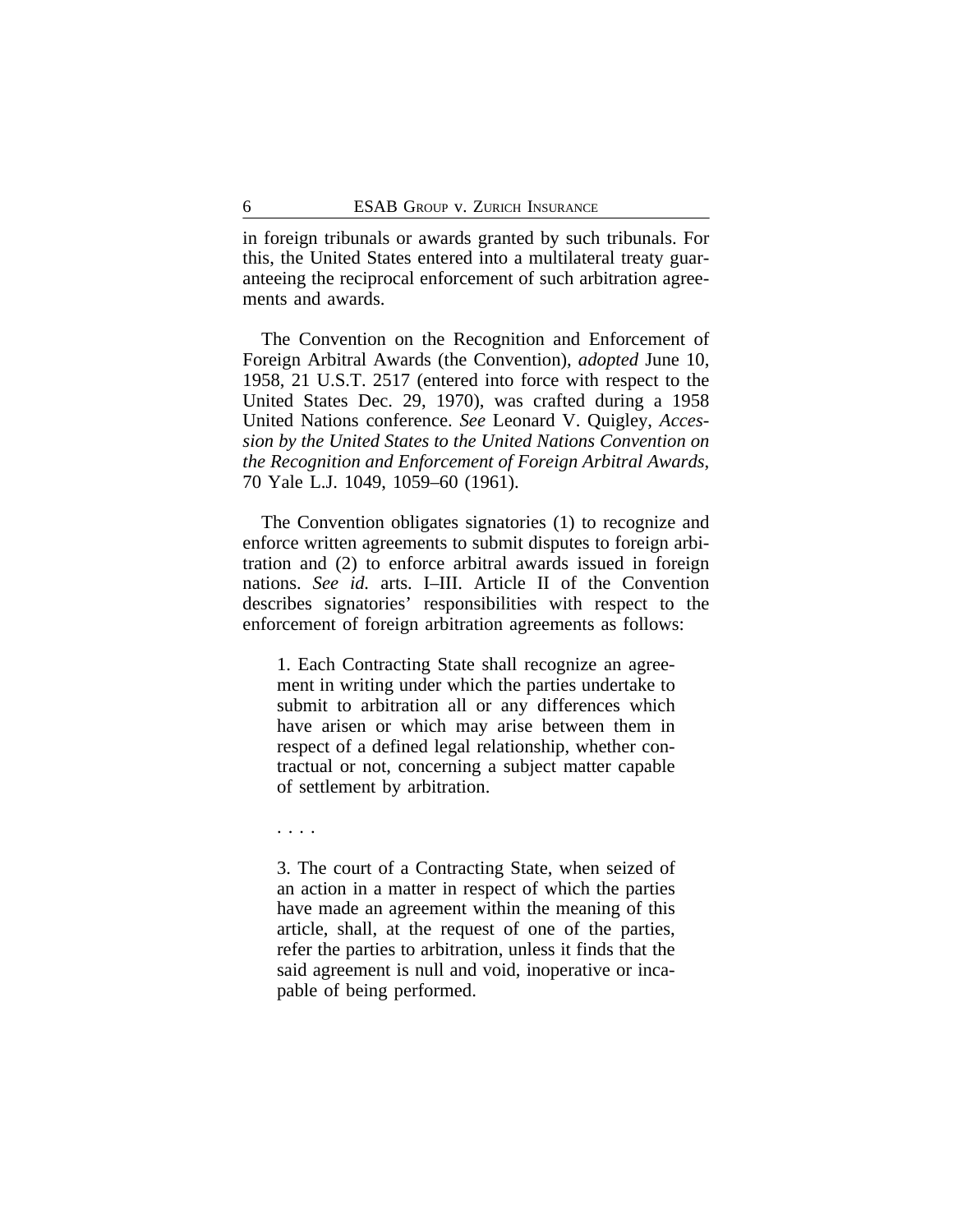*Id.* art. II. Article III addresses signatories' obligations to enforce foreign arbitral awards. It states that "[e]ach Contracting State shall recognize arbitral awards as binding and enforce them in accordance with the rules of procedure of the territory where the award is relied upon, under the conditions laid down in the following articles." *Id.* art. III. In contrast with Article II, Article III omits an express instruction to courts to enforce these awards.

The United States, although a participant in the drafting conference, did not immediately accede to the Convention. *See* Quigley, *supra*, at 1059–60, 1074. Rather, the Senate gave its advice and consent to accession in 1968, and President Nixon approved the accession in September 1970. Presidential Proclamation on the United States of America's Accession to the Convention on the Recognition and Enforcement of Foreign Arbitral Awards (Presidential Proclamation), 1970 WL 104417, at \*5 (Dec. 11, 1970). The Convention entered into force in the United States on December 29, 1970.**<sup>2</sup>** *Id.*

According to contemporaneous legislative materials, this delay occurred because "the American delegation [to the drafting conference] felt certain provisions of the [C]onvention were in conflict with some of our domestic laws." S. Exec. Rep. No. 90-10, at 1 (1968). Thus, the President and Congress believed that "[c]hanges in the Federal Arbitration Act (title 9 of the United States Code) [were] required before the United States bec[ame] party to the [C]onvention." *Id.* at 2; *see also* H.R. Rep. No. 91-1181 (1970), *reprinted in* 1970 U.S.C.C.A.N. 3601, 3602 ("Even

<sup>&</sup>lt;sup>2</sup>The United States ultimately acceded to the Convention with two reservations: (1) it would apply the Convention on a reciprocal basis, and (2) it would apply the Convention only to "legal relationships . . . which are considered as commercial" under United States law. Presidential Proclamation, *supra*, at \*5. The parties agree that neither reservation bars the application of the Convention in the present action.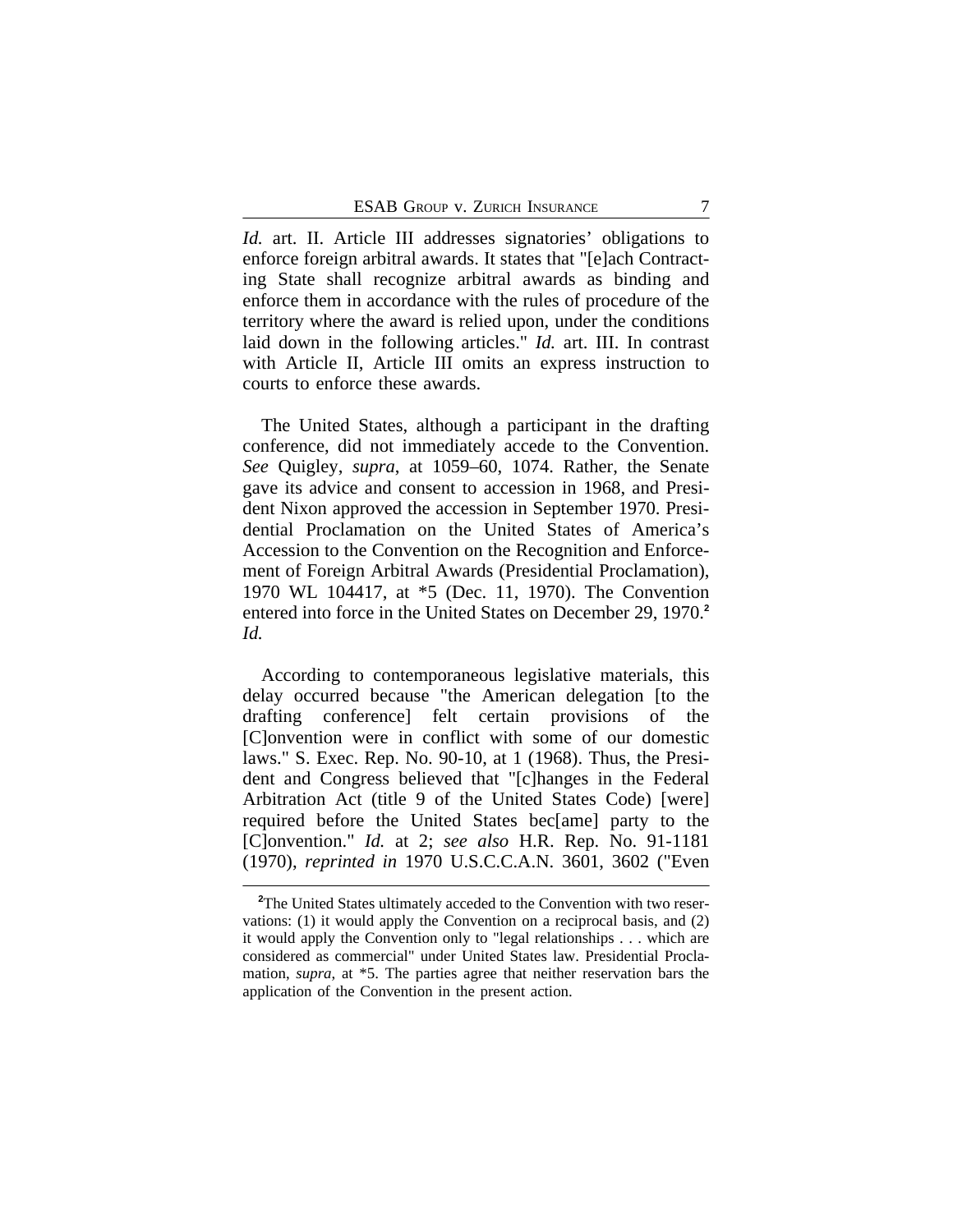though the Convention was approved in October 1968, the instrument of accession will not be deposited until [chapter 2 of the FAA] is enacted into law."). Specifically, a representative of the State Department's Office of the Legal Advisor requested changes to the United States Code "to insure the coverage of the [FAA] extends to all cases arising under the treaty and some changes in Federal civil procedure to take care of related venue and jurisdictional requirement problems." S. Exec. Rep. No. 90-10, at 5–6 (statement of Richard D. Kearney).

To address these concerns and to aid in the enforcement of the Convention, Congress enacted chapter 2 of the FAA (the Convention Act). The first section of this chapter states, "The Convention on the Recognition and Enforcement of Foreign Arbitral Awards of June 10, 1958, shall be enforced in United States courts in accordance with this chapter." 9 U.S.C. § 201. The Convention Act then clarifies that arbitration agreements and awards arising out of commercial relationships, unless they are entirely between United States citizens and have no "reasonable relation with one or more foreign states," fall under the Convention. *Id.* § 202.

Sections 203 through 205 provide rules regarding jurisdiction and venue. Notably, § 203 grants federal district courts original jurisdiction over any "action or proceeding falling under the Convention," and § 205 allows a defendant to "remove such action or proceeding" from state court to federal district court. *Id.* §§ 203, 205. Other provisions of the Convention Act permit federal district courts to "direct that arbitration be held" and "appoint arbitrators" in accordance with the parties' agreement, *id.* § 206, and to confirm foreign arbitral awards falling under the Convention, *id.* § 207.

#### C.

Like federal policy, South Carolina policy favors arbitration. *Grant v. Magnolia Manor-Greenwood, Inc.*, 678 S.E.2d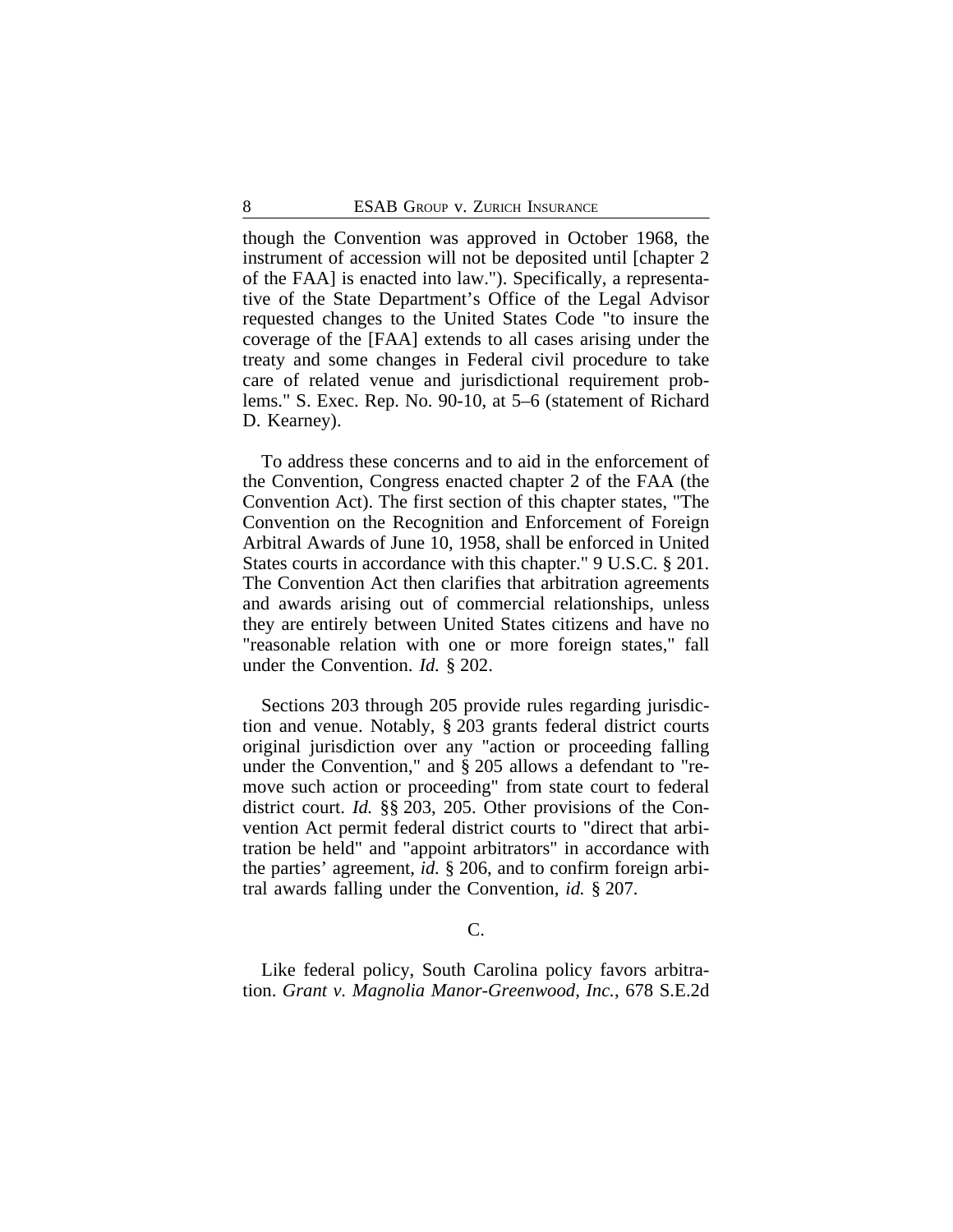435, 437 (S.C. 2009). South Carolina law establishes that, in general, written arbitration agreements are "valid, enforceable and irrevocable, save upon such grounds as exist at law or in equity for the revocation of any contract." S.C. Code Ann.  $§$  15-48-10(a). But this rule does "not apply to ... any insured or beneficiary under any insurance policy." *Id.* § 15-48-  $10(b)(4)$ .

In analyzing the enforceability of domestic arbitration agreements in insurance policies, both the United States District Court for the District of South Carolina and the South Carolina Court of Appeals have held that, pursuant to the McCarran-Ferguson Act, South Carolina's law invalidating arbitration agreements in insurance policies reverse preempts chapter 1 of the FAA, 9 U.S.C. §§ 1–16, which governs domestic arbitration. *E.g.*, *Am. Health & Life Ins. Co. v. Heyward*, 272 F. Supp. 2d 578, 582–83 (D.S.C. 2003); *Cox v. Woodmen of the World Ins. Co.*, 556 S.E.2d 397, 399–402 (S.C. Ct. App. 2001). ESAB Group's appeal presents the concomitant question with respect to the Convention and Convention Act: does the McCarran-Ferguson Act apply such that state law can reverse preempt federal law and invalidate a foreign arbitration agreement?

#### II.

## A.

ESAB Group is a South Carolina-based manufacturer of welding materials and equipment. During the time period relevant to this appeal, it has had several foreign corporate parents. From 1989 to 1994, ESAB Group and its predecessors operated as subsidiaries of ESAB AB, a Swedish company. In 1994, ESAB Group became an indirect subsidiary of Charter plc, a British company. It remained as such until October 2008, when it became an indirect subsidiary of Charter International plc, an Irish company. Throughout this time, ESAB Group has maintained its principal place of business in Flor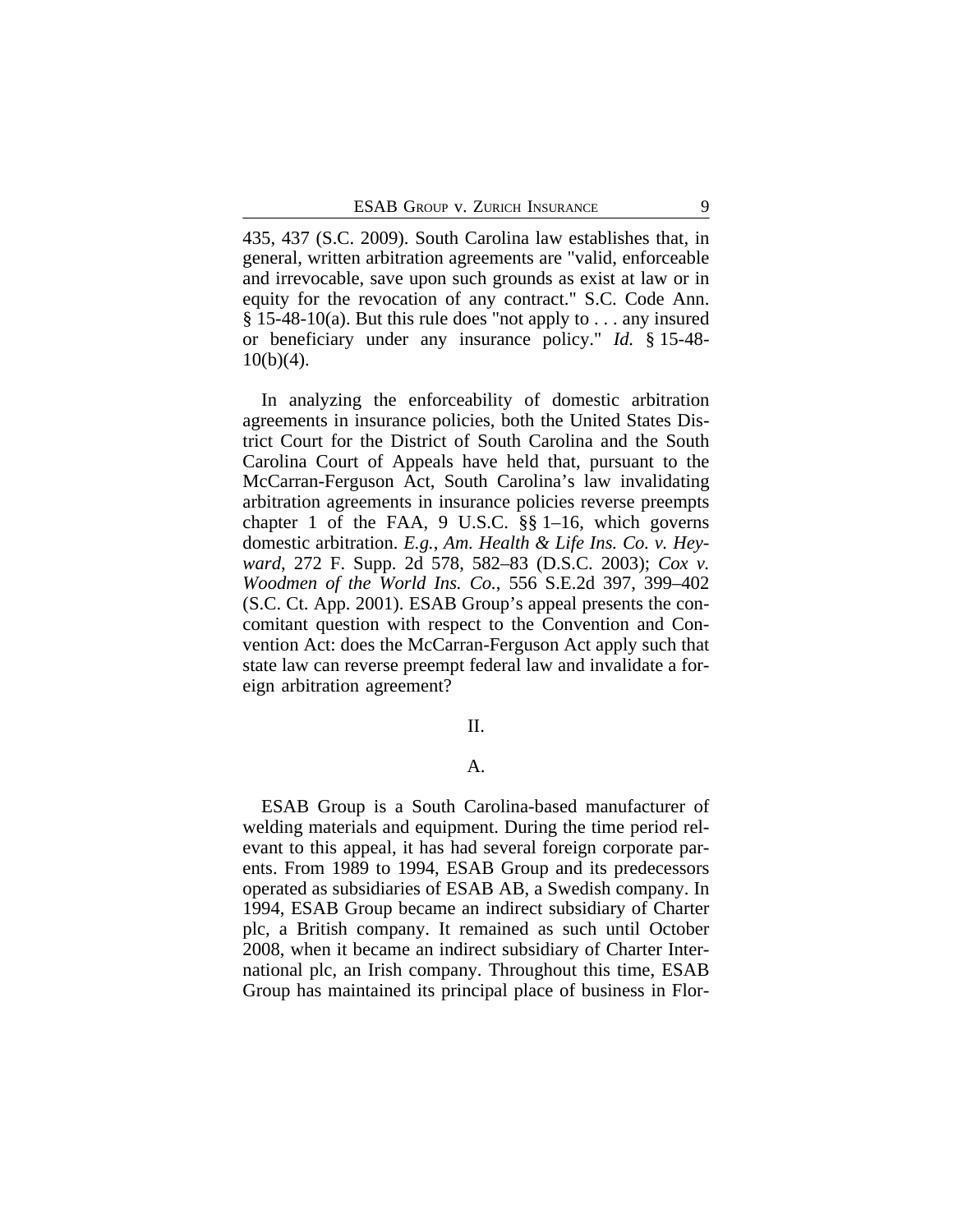ence, South Carolina, where it has a manufacturing plant, executive offices, and sales, engineering, and research development divisions.

Between 1989 and 1996, a Swedish insurer, Trygg-Hansa, issued seven global liability policies (the ZIP Policies or the Policies) to ESAB Group's Swedish parent, ESAB AB. Under these Policies, Trygg-Hansa agreed to provide coverage, either as direct primary coverage or in excess of primary policies, to ESAB AB and its subsidiaries. Special endorsements in the Policies specifically extended coverage to ESAB Group and its predecessors. And according to the Policy Territory clauses contained in each Policy, the Policies applied to occurrences "worldwide."

Five of the Policies, the 1989–1993 ZIP Policies, contain arbitration agreements, which mandate the resolution of disputes in Swedish arbitral tribunals in accordance with Swedish law. The other Policies, the 1994–1995 ZIP Policies, include Swedish choice-of-law provisions but omit arbitration clauses.

Trygg-Hansa transferred its obligations under the ZIP Policies to Zurich Insurance Company through a 1998 loss portfolio transfer agreement. Zurich Insurance Company then transferred these obligations to ZIP, an Irish insurer, in 2005.

ESAB Group is currently facing numerous products liability suits arising from alleged personal injuries caused by exposure to welding consumables manufactured by ESAB Group or its predecessors. These suits presently are proceeding in numerous state and federal courts in the United States. As of June 12, 2009, ESAB Group had incurred more than \$54 million in defense costs and suffered adverse verdicts in excess of \$25 million.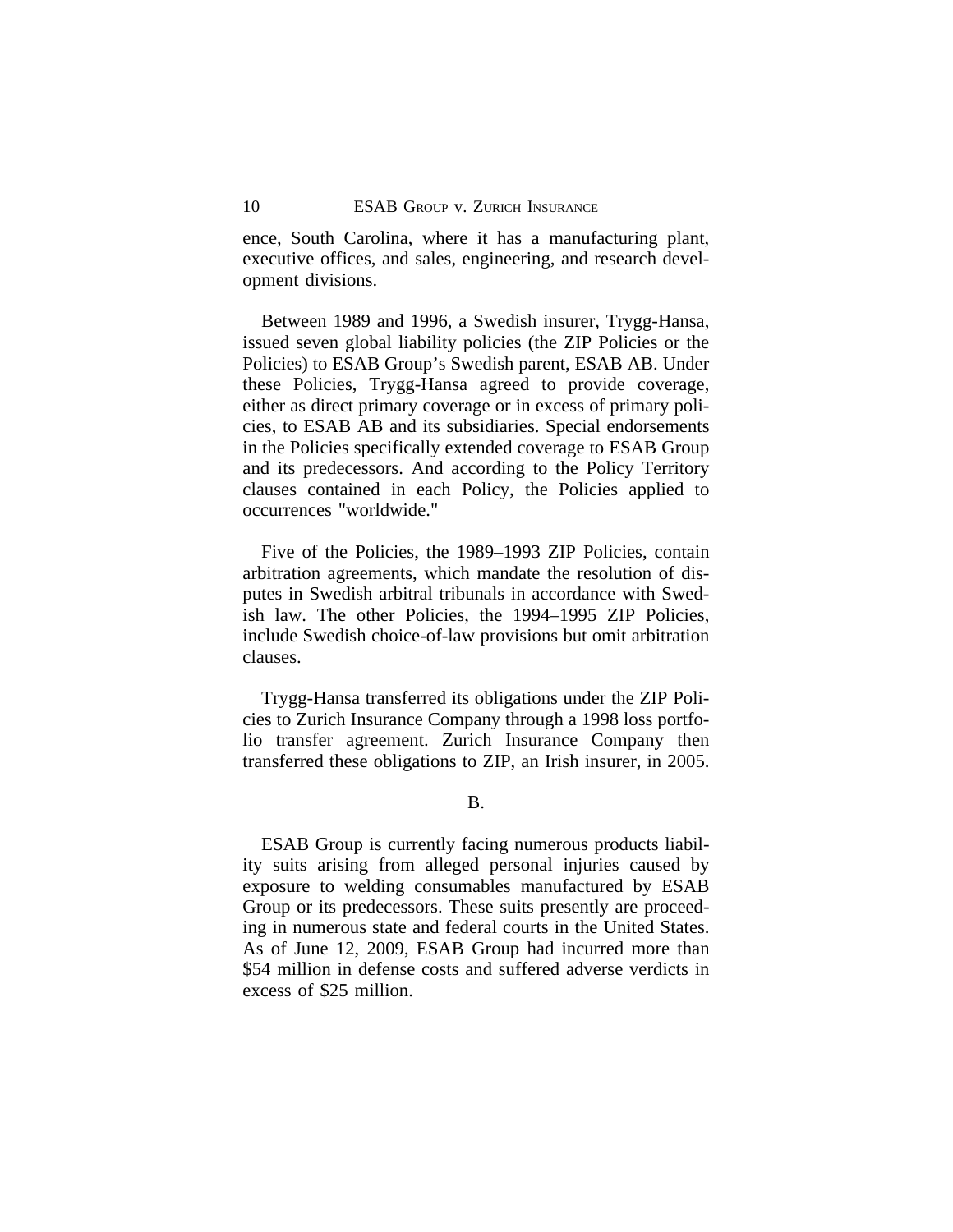ESAB Group requested that its insurers defend and indemnify it in these products liability actions. Several, including ZIP, refused coverage. As a result, ESAB Group brought suit against these insurers in South Carolina state court.**<sup>3</sup>**

The defendant insurers removed the case to the United States District Court for the District of South Carolina pursuant to the Convention and the Convention Act's grant of removal jurisdiction. ESAB Group disputed the district court's subject-matter jurisdiction. ESAB Group maintained that the Convention Act implements the Convention, so the Convention is judicially enforceable only as incorporated into the Act. And, it continued, the McCarran-Ferguson Act permits South Carolina law, which would invalidate the arbitration clauses in the 1989–1993 ZIP Policies, to reverse preempt the Convention Act. ESAB Group therefore contended that the ZIP Policies did not contain valid arbitration agreements, so they did not fall under the Convention. Thus, according to ESAB Group, the claims were not removable.

ZIP, in turn, challenged the district court's exercise of personal jurisdiction. ZIP emphasized its limited contacts with South Carolina. A ZIP representative attested that ZIP maintains no offices or other facilities in South Carolina, owns no property there, is not licensed as an insurer by South Carolina, and does not regularly conduct business in the state. Although the ZIP Policies extended coverage to ESAB Group, ZIP argued this was an insufficient basis for personal jurisdiction because the contracts were negotiated, drafted, and executed in Sweden by two Swedish companies, ESAB AB and Trygg-Hansa.

The district court rejected both parties' contentions. As to

**<sup>3</sup>**Trygg-Hansa and Zurich Insurance Company were among the initial defendants in this action. But after ZIP agreed to assume all obligations under the ZIP Policies, the parties agreed to the dismissal of Trygg-Hansa and Zurich Insurance Company.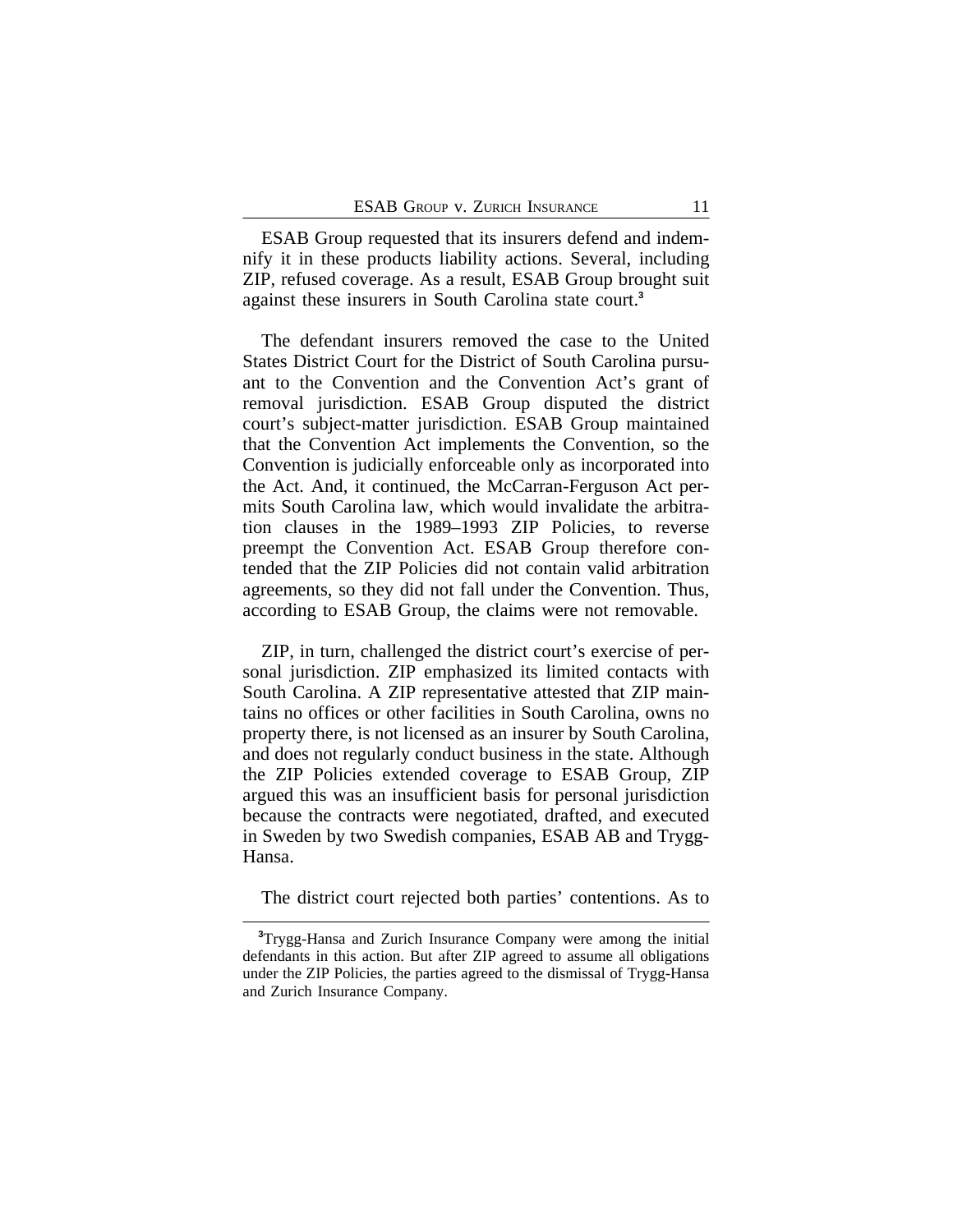the issue of subject-matter jurisdiction, the district court acknowledged a split amongst our sister circuits concerning the interaction between the Convention, the Convention Act, and the McCarran-Ferguson Act. After considering the relevant precedent, the district court adopted the position of the Fifth Circuit, articulated in *Safety National*, 587 F.3d 714. Under this reasoning, it found that "the Convention, not the Convention Act, . . . directs courts to enforce international arbitration agreements," and because the McCarran-Ferguson Act's text limits its scope to federal statutes, McCarran-Ferguson could not disrupt the application of traditional preemption rules.

The district court then found that ZIP had the requisite minimum contacts with the forum to permit the exercise of personal jurisdiction and that the exercise of jurisdiction over ZIP was otherwise reasonable. After concluding it had jurisdiction over both the subject matter and parties to the action, the district court enforced the arbitration agreements. It referred claims pertaining to the 1989-1993 ZIP Policies to arbitration.**<sup>4</sup>**

Because it had referred to arbitration all claims providing a basis for subject-matter jurisdiction, the district court declined to exercise supplemental jurisdiction over the

**<sup>4</sup>**ZIP argued before the district court that the claims regarding coverage under the 1994–1995 ZIP Policies were also arbitrable pursuant to the clauses in the earlier contracts. The district court rejected this contention and declined to send these claims to arbitration. ZIP initially raised this issue in its cross-appeal.

While the instant action was proceeding in the state and federal courts below, ZIP brought suit in Stockholm District Court to compel arbitration. The Swedish Court referred claims under all of the ZIP policies, including the 1994–1995 Policies, stating that it was "not evident that there [were] no legal grounds for arbitration" of these claims. The Swedish arbitral panel handling this matter subsequently dismissed for lack of jurisdiction the claims related to the 1994–1995 ZIP Policies. As a result, ZIP has withdrawn this aspect of its cross-appeal, and we do not consider it here.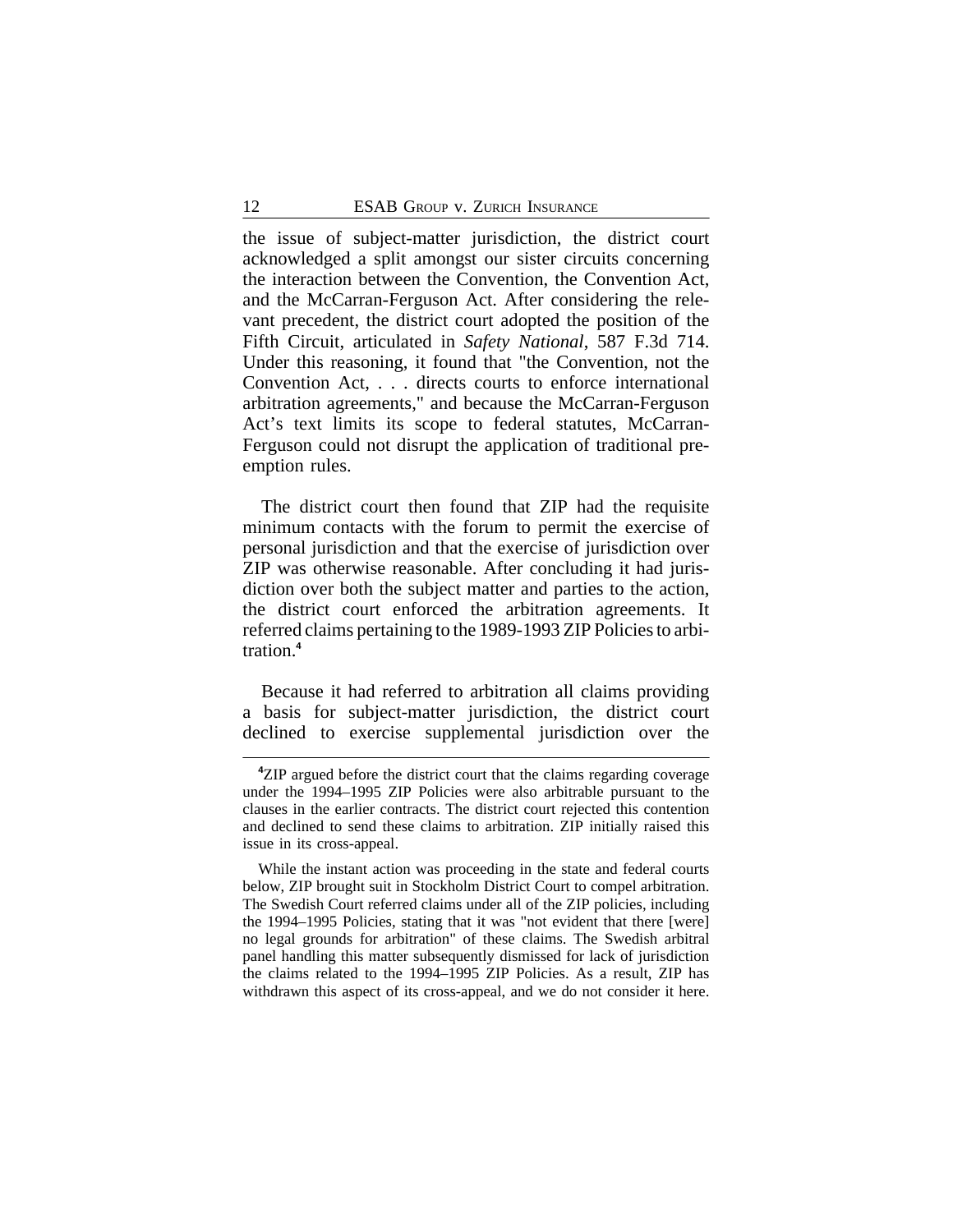remaining claims. It remanded the claims relating to the 1994–1995 ZIP Policies to state court.

ESAB Group timely appealed the district court's exercise of subject-matter jurisdiction. ZIP filed a cross-appeal, challenging the district court's exercise of personal jurisdiction and its authority to remand the nonarbitrable claims to state court.

## III.

We first consider whether the federal courts have jurisdiction over the present action or whether, as ESAB Group claims, South Carolina law reverse preempts federal law and eliminates the basis for jurisdiction. Our review of questions of subject-matter jurisdiction is de novo. *Dixon v. Coburg Dairy, Inc.*, 369 F.3d 811, 815 (4th Cir. 2004) (en banc).

ESAB Group asserts that the Convention is a non-selfexecuting treaty, i.e., one that requires implementing legislation to be given effect in domestic courts. According to ESAB Group, it follows from this that the Convention has legal effect only as incorporated into its implementing legislation—here, the Convention Act. And because the Convention Act is a federal statute that does not speak directly to insurance, ESAB contends, it is subject to reverse preemption under the McCarran-Ferguson Act.

## A.

Two of our sister circuits, the Second and the Fifth, have examined whether a state law may preempt the Convention or Convention Act pursuant to the McCarran-Ferguson Act and have reached divergent conclusions.

The Second Circuit visited the issue in *Stephens v. American International Insurance Co.*, 66 F.3d 41 (2d Cir. 1995). Citing only the Convention Act, the *Stephens* court stated,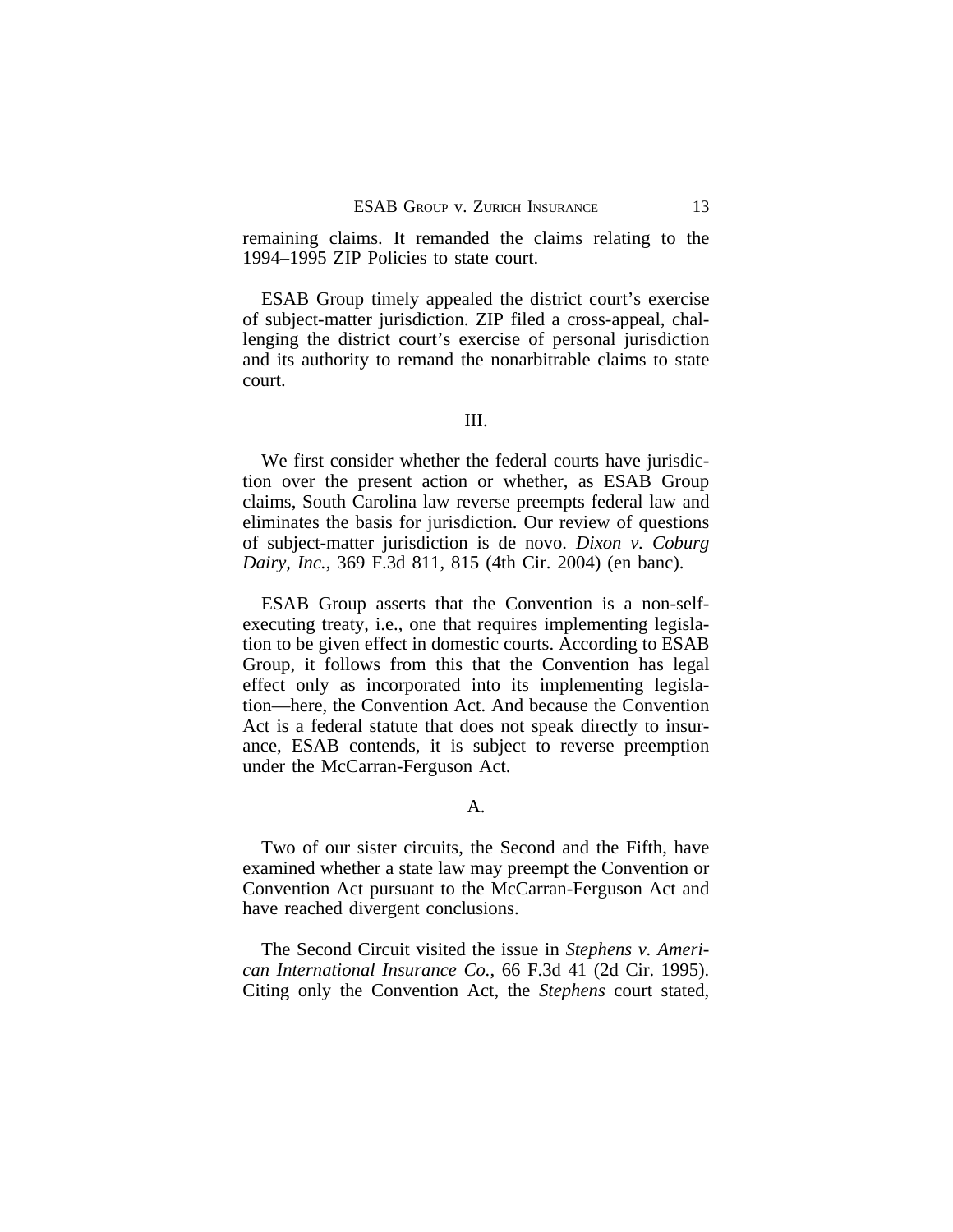"[T]he Convention is not self-executing, and therefore, relies upon an Act of Congress for its implementation." *Id.* at 45. The court then framed the question as whether the implementing legislation, the Convention Act, is subject to preemption by state law under the McCarran-Ferguson Act. *See id.* ("The Convention itself is simply inapplicable in this instance."). Based on the text of the McCarran-Ferguson Act, the court concluded, without elaboration, that state laws precluding arbitration of disputes with a delinquent insurer reverse preempt the Convention Act. *Id.*

The Second Circuit soon called its holding into question, however. In *Stephens v. National Distillers & Chemical Corp.*, 69 F.3d 1226 (2d Cir. 1995), the court held that the McCarran-Ferguson Act did not apply to the Foreign Sovereign Immunities Act (FSIA), so the FSIA could preempt New York insurance law. *See id.* at 1231. It based this decision, in part, on clear congressional intent for the FSIA to preempt all contrary state law. *See id.* at 1232–34. Although the court noted in a footnote that this reasoning might apply to the Convention Act, in conflict with its earlier decision, it declined to consider the potential conflict at that time. *See id.* at 1233 n.6.

The Fifth Circuit, sitting en banc, took up the issue of the interaction between the McCarran-Ferguson Act and the Convention in *Safety National*. The majority in that case held that, even assuming the Convention was non-self-executing (and therefore did not have legal effect in domestic courts absent implementing legislation), reverse preemption did not apply. *See Safety Nat'l*, 587 F.3d at 722–23. The majority first reasoned that the McCarran-Ferguson Act applied only to statutes, not treaties. *See id.* at 718 ("Congress did not intend to include a treaty within the scope of an 'Act of Congress' when it used those words in the McCarran-Ferguson Act."). It then concluded that, despite the presence of implementing legislation, the Convention, not the Convention Act, was being "construe[d]" to supersede state law. *Id.* at 718, 724–25. And because the McCarran-Ferguson Act did not apply to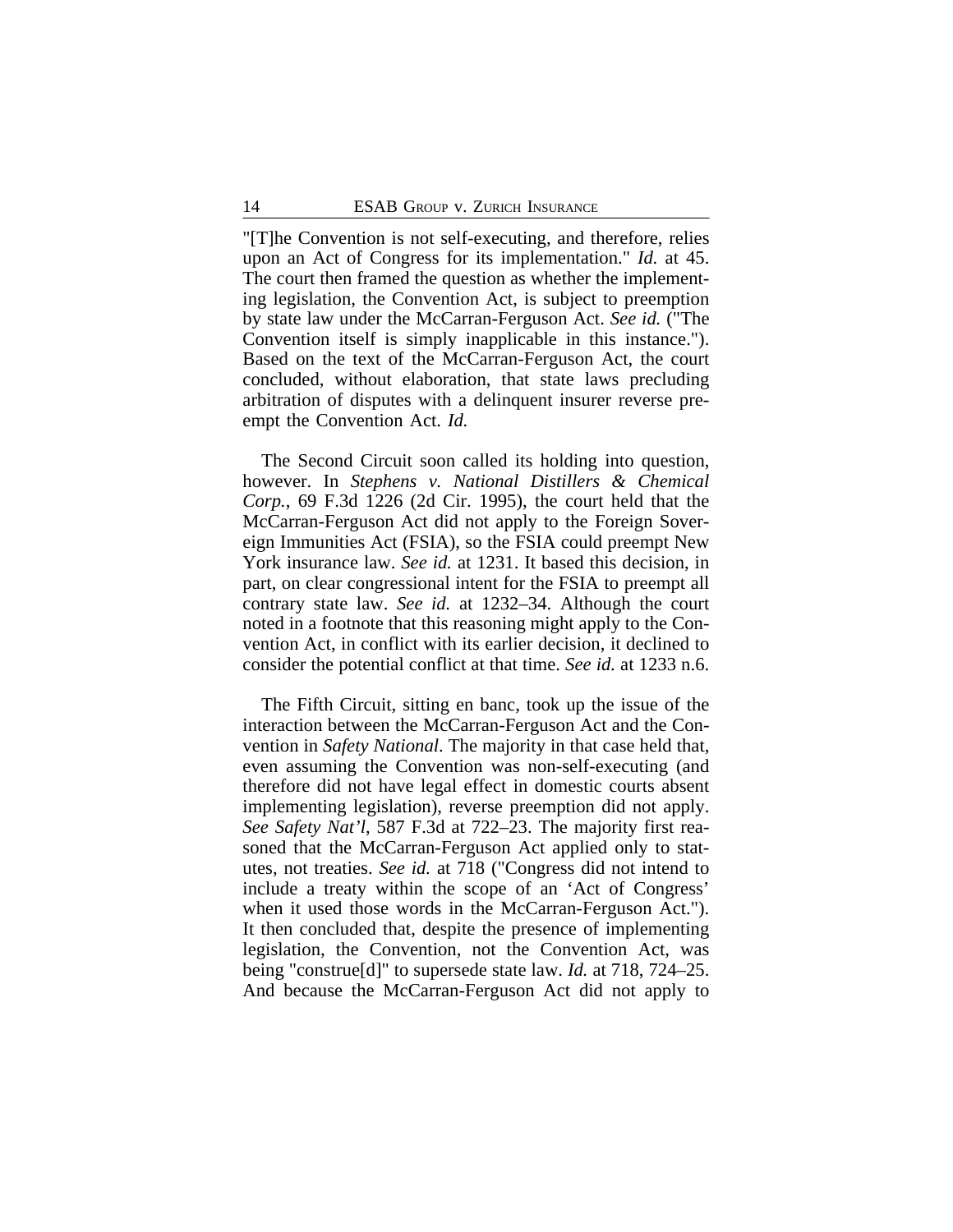treaties, that Act could "not cause [state law] to reversepreempt the Convention." *Id.* at 732.

Judge Elrod, joined by two other judges, provided a strident dissent. She too assumed that the treaty was non-selfexecuting, finding that the parties failed to preserve this issue. *See id.* at 751 n.31 (Elrod, J., dissenting). But she observed that, as to non-self-executing treaties, "commentators overwhelmingly conclude that under current (and longstanding) law, it is only the implementing statute, not the non-selfexecuting treaty, that can be enforced by the courts so as to be capable of preemption." *Id.* at 741–42 (citing sources). And because only the implementing legislation had preemptive effect, it was a statute—the Convention Act—that was being construed to supersede state law. *See id.* at 748.

The dissent charged that the majority had misconstrued the appropriate inquiry by analyzing whether a treaty was an "Act of Congress" for purposes of McCarran-Ferguson; Judge Elrod agreed it was not. *See id.* at 737, 747. She further claimed that the majority had engaged in a "play on words" in finding that the Convention itself was being "'construed' under the McCarran-Ferguson Act" to supersede state law. *Id.* at 747. The Convention, as a non-self-executing treaty, was not judicially enforceable, so it lacked the power to preempt (or supersede) state law. *Id.* at 746. Instead, the dissent argued, the Convention Act, which incorporated the Convention by reference, must be the source of the potentially preemptive federal law to which McCarran-Ferguson's reversepreemption rule might apply. *Id.* The proper question, according to the dissent, was whether the Convention Act was an "Act of Congress" within the meaning of McCarran-Ferguson, *id.* at 748, and the dissenters would have held that it was, *id.* at 749.

Judge Clement concurred in the judgment but rejected the majority's analysis. *See id.* at 732–33 (Clement, J., concurring in the judgment). The dissent, she asserted, had "persuasively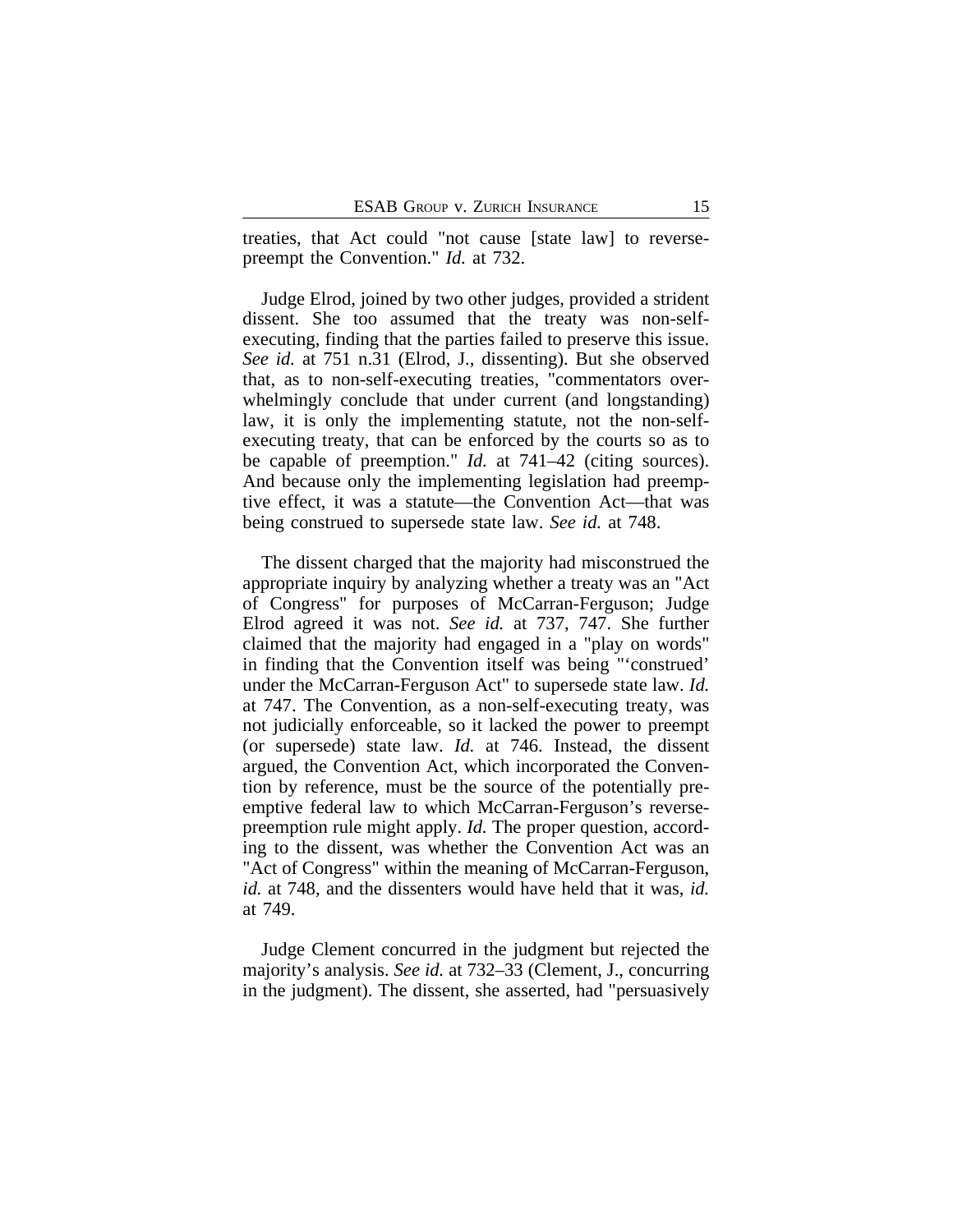refute[d]" the majority's position that the provisions of a nonself-executing, implemented treaty "have full preemptive effect." *Id.* at 733. Judge Clement argued that the court should instead have found that Article II of the Convention was selfexecuting based on its plain-language directive to domestic courts to enforce foreign arbitral agreements. *See id.* at 733–34. Although she acknowledged that some factors indicated the Convention Act was intended as implementing legislation, she believed these were better explained by reading other portions of the Convention, particularly Article III, as non-self-executing. *See id.* at 736–37. If Article II was selfexecuting, then the treaty itself preempted state law, and the McCarran-Ferguson Act, applicable only to statutes, could not disrupt the traditional rules of preemption. *See id.* at 737.

B.

ZIP presents numerous arguments in support of its position that the McCarran-Ferguson Act does not authorize reverse preemption in this case. First, we quickly reject ZIP's contention that the South Carolina statute is not subject to McCarran-Ferguson because it is not a "law enacted . . . for the purpose of regulating the business of insurance." The Supreme Court has instructed that this category of laws is a "broad" one, encompassing "laws that possess the end, intention, or aim of adjusting, managing, or controlling the business of insurance." *Fabe*, 508 U.S. at 505 (quoting *Black's Law Dictionary* 1236, 1286 (6th ed. 1990)) (internal quotation marks omitted). We agree with the district court and the South Carolina Court of Appeals that South Carolina's law, which governs the manner in which disputes regarding coverage are resolved, falls within this category. *See Heyward*, 272 F. Supp. 2d at 582–83; *Cox*, 556 S.E.2d at 399–402.

The parties also spill significant ink disputing whether Article II of the Convention is a self-executing treaty provision. Chief Justice Marshall first delineated the distinction between a self-executing and non-self-executing treaty in *Foster v.*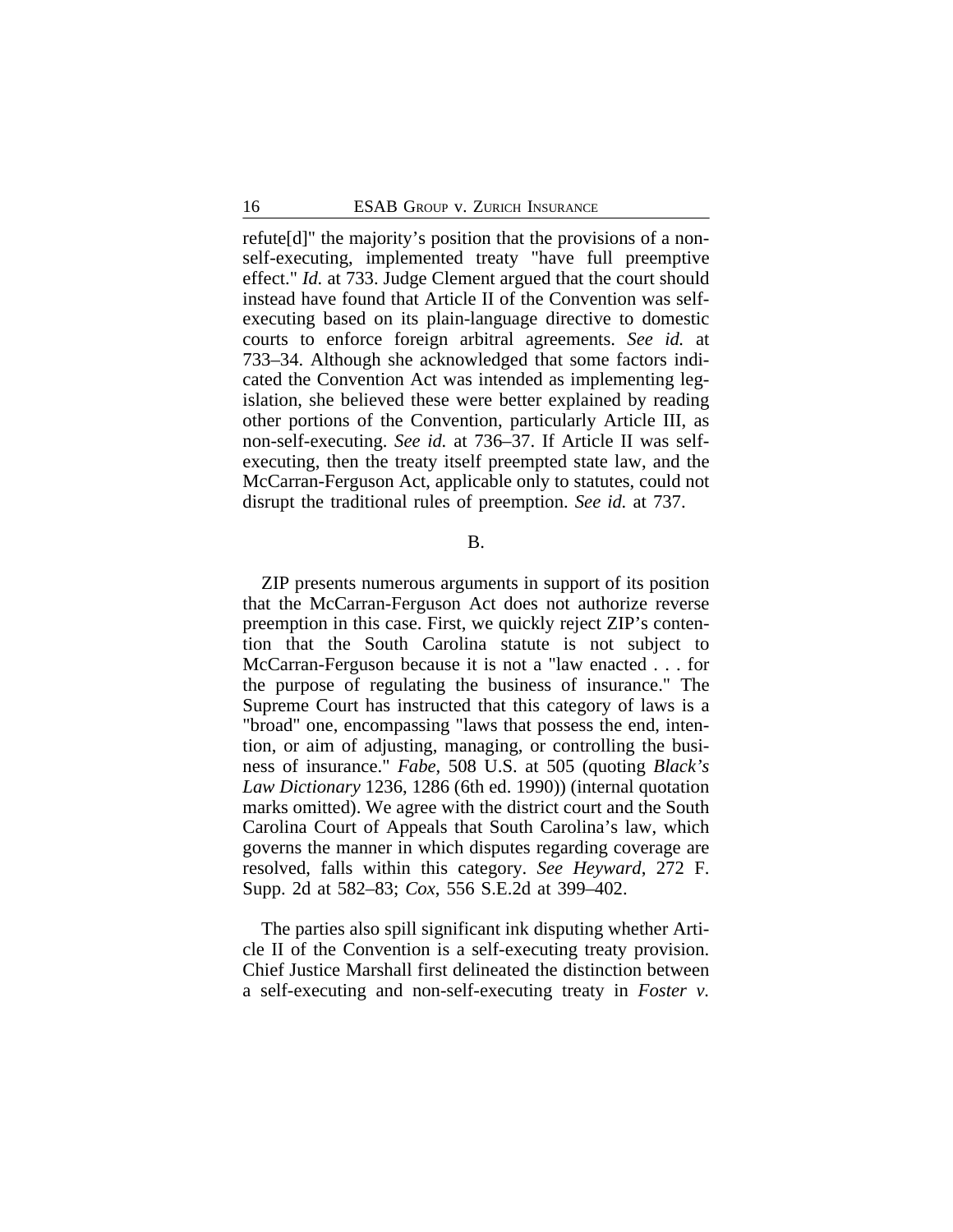*Neilson*, 27 U.S. (2 Pet.) 253, 314 (1829), *overruled on other grounds by United States v. Percheman*, 32 U.S. (7 Pet.) 51 (1833). He wrote that, because the Constitution establishes that treaties are the supreme law of the land, a court should regard a treaty as "equivalent to an act of the legislature," provided that "it operates of itself, without the aid of any legislative provision" (i.e., it is self-executing). *Id.*; *see also Medellin v. Texas*, 552 U.S. 491, 505–06 (2008) ("Only '[i]f the treaty contains stipulations which are self-executing, that is, require no legislation to make them operative, [will] they have the force and effect of a legislative enactment.'" (alterations in original) (quoting *Whitney v. Robertson*, 124 U.S. 190, 194 (1888))). But if "the treaty addresses itself to the political, not the judicial department," Chief Justice Marshall directed, it is non-self-executing, and "the legislature must execute the contract, before it can become a rule for the court." *Foster*, 27 U.S. at 314. It is well-established that a treaty may "contain both self-executing and non-selfexecuting provisions." *Lidas, Inc. v. United States*, 238 F.3d 1076, 1080 (9th Cir. 2001); *see also United States v. Postal*, 589 F.2d 862, 884 n.35 (5th Cir. 1979).

ZIP asserts that Article II of the Convention is selfexecuting and, therefore, should be enforced and given preemptive effect independent of the Convention Act. There is much to recommend this position. Most notably, the starting point of treaty interpretation is the text, *Medellin*, 552 U.S. at 506, and the text of Article II instructs domestic courts to enforce foreign arbitral agreements. The Supreme Court has signaled that this sort of "directive to domestic courts" is indicative of a self-executing treaty provision. *Id.* at 508. Judge Clement, in her *Safety National* concurrence, *see* 587 F.3d at 734–35, and the United States, in opposing the petition for certiorari in that case, *see* Brief for United States as Amicus Curiae at 9, *La. Safety Ass'n of Timbermen Self Insurers Fund v. Certain Underwriters at Lloyd's, London*, 131 S. Ct. 65 (2010) (No. 09-945), 2010 WL 3375626, adopted the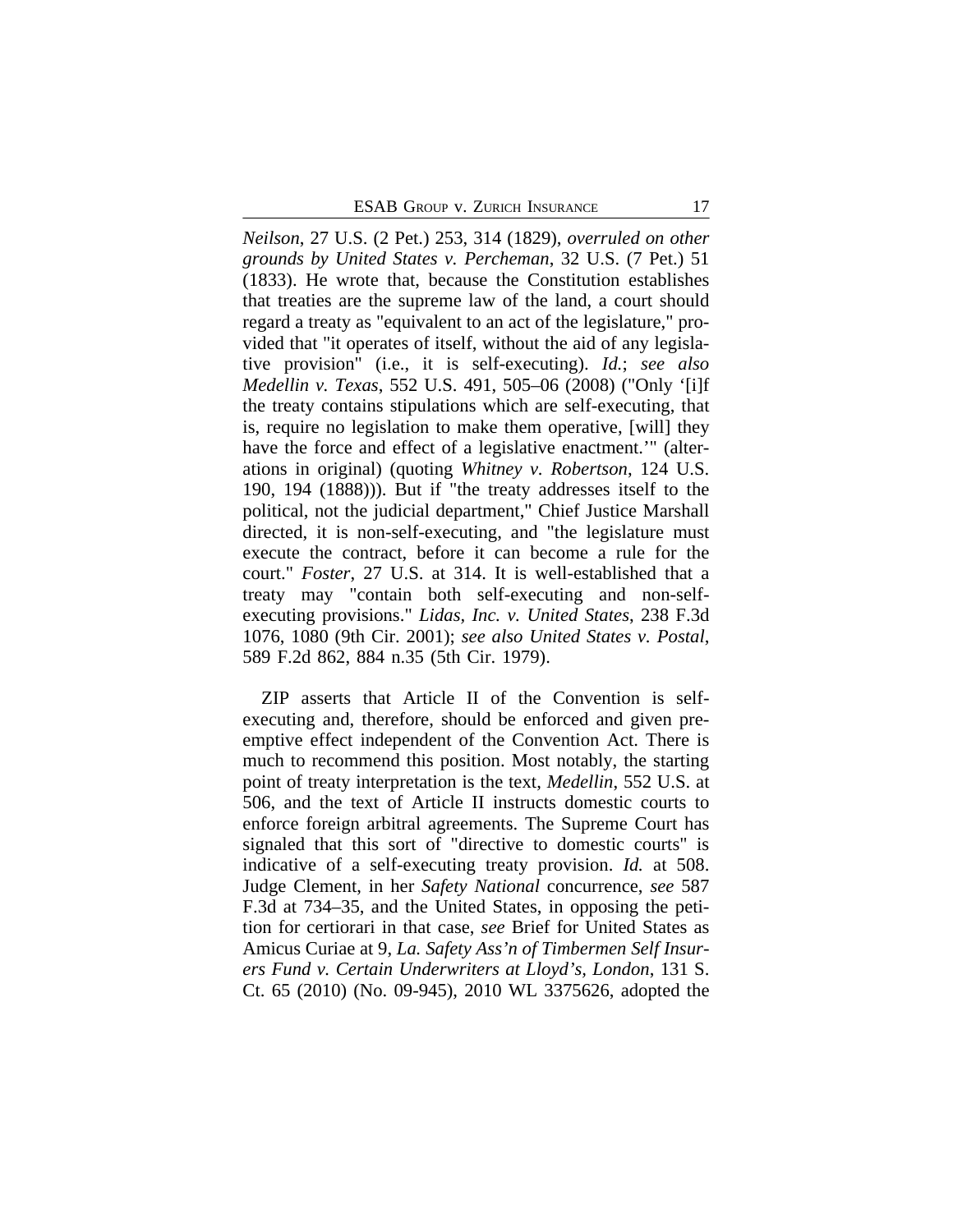view that the instructive language in Article II rendered it self-executing.

But, as Judge Clement noted, there is an emerging presumption against finding treaties to be self-executing. *See Safety Nat'l*, 587 F.3d at 737. And the legislative history of the Convention Act indicates that Congress viewed the Act as implementing legislation, at least as to some of the Convention's provisions. *See* S. Exec. Rep. No. 90-10, at 5–6 (statement of Richard D. Kearney) (referring to the proposed changes to the FAA as "implementing legislation"); H.R. Rep. No. 91-1181, *reprinted in* 1970 U.S.C.C.A.N. 3601, 3603 (same). *Medellin*, furthermore, cited the Convention Act as an example of implementing legislation. 552 U.S. at 521. Although Judge Clement urged that the Convention Act served to implement other provisions of the Convention (particularly Article III), *see Safety Nat'l*, 587 F.3d at 736–37, this is hardly clear because nothing in the Convention Act or legislative history differentiates between Article II and the remainder of the treaty.

Moreover, the question of what constitutes a self-executing treaty has long confused courts and commentators. *See Postal*, 589 F.2d at 876 ("The self-execution question is perhaps one of the most confounding in treaty law."); Curtis A. Bradley, *Intent, Presumptions, and Non-Self-Executing Treaties*, 102 Am. J. Int'l L. 540, 540 (2008) ("[B]oth the theory behind the self-execution doctrine and its mechanics have long befuddled courts and commentators."). Indeed, scholars and jurists continue to debate the proper means for determining a treaty's status. *See, e.g.*, *Igartua v. United States*, 626 F.3d 592, 623 (1st Cir. 2010) (Torruella, J., concurring in part and dissenting in part) (urging a predominantly textual approach); David L. Sloss, *Executing Foster v. Neilson: The Two-Step Approach to Analyzing Self-Executing Treaties*, 53 Harv. Int'l L.J. 135 (2012); Carlos Manuel Vazquez, *The Four Doctrines of Self-Executing Treaties*, 89 Am. J. Int'l L. 695 (1995).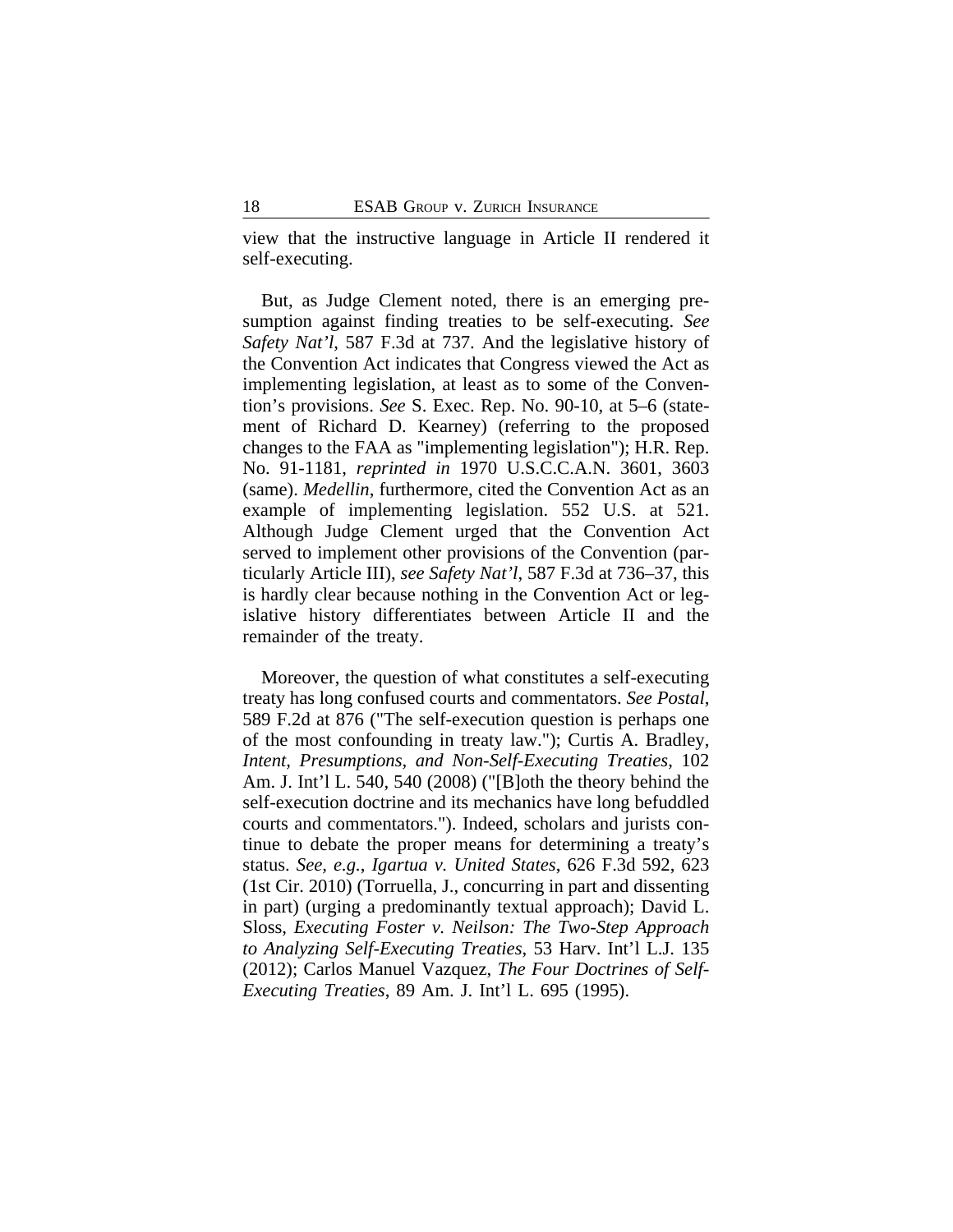But we need not wade into these murky waters to resolve the question before us. To the contrary, we hold that, even assuming Article II of the Convention is non-self-executing, the Convention Act, as implementing legislation of a treaty, does not fall within the scope of the McCarran-Ferguson Act. Instead, as detailed below, Supreme Court precedent dictates that McCarran-Ferguson is limited to legislation within the domestic realm, and prior precedent of this court and our sister circuits supports a narrow reading of the Act.

Our aim in analyzing the McCarran-Ferguson Act, as in all matters of statutory interpretation, is to implement Congress's intent. *United States v. Abdelshafi*, 592 F.3d 602, 607 (4th Cir. 2010). We do so by examining the text of the statute, and absent clear congressional intent to the contrary, we will give the statute its plain meaning. *Id.*; *see also Stephens ex rel. R.E. v. Astrue*, 565 F.3d 131, 137 (4th Cir. 2009) ("In interpreting the plain language of a statute, we give the terms their 'ordinary, contemporary, common meaning, absent an indication Congress intended [them] to bear some different import.'" (quoting *N.C. ex rel. Cooper v. Tenn. Valley Auth.*, 515 F.3d 344, 351 (4th Cir. 2008))).

Where a statute touches upon foreign relations and the United States' treaty obligations, we must proceed with particular care in undertaking this interpretive task. As the Supreme Court observed in considering a prior potential conflict between the Convention Act and a federal statute, "[i]f the United States is to be able to gain the benefits of international accords and have a role as a trusted partner in multilateral endeavors, its courts should be most cautious before interpreting its domestic legislation in such manner as to violate international agreements." *Vimar Seguros y Reaseguros, S.A. v. M/V Sky Reefer*, 515 U.S. 528, 539 (1995). We seek, when possible, to "construe . . . statute[s] consistent with our obligations under international law." *Kofa v. U.S. INS*, 60 F.3d 1084, 1090 (4th Cir. 1995) (en banc) (citing *Murray v. Schooner Charming Betsy*, 6 U.S. (2 Cranch) 64, 118 (1804)).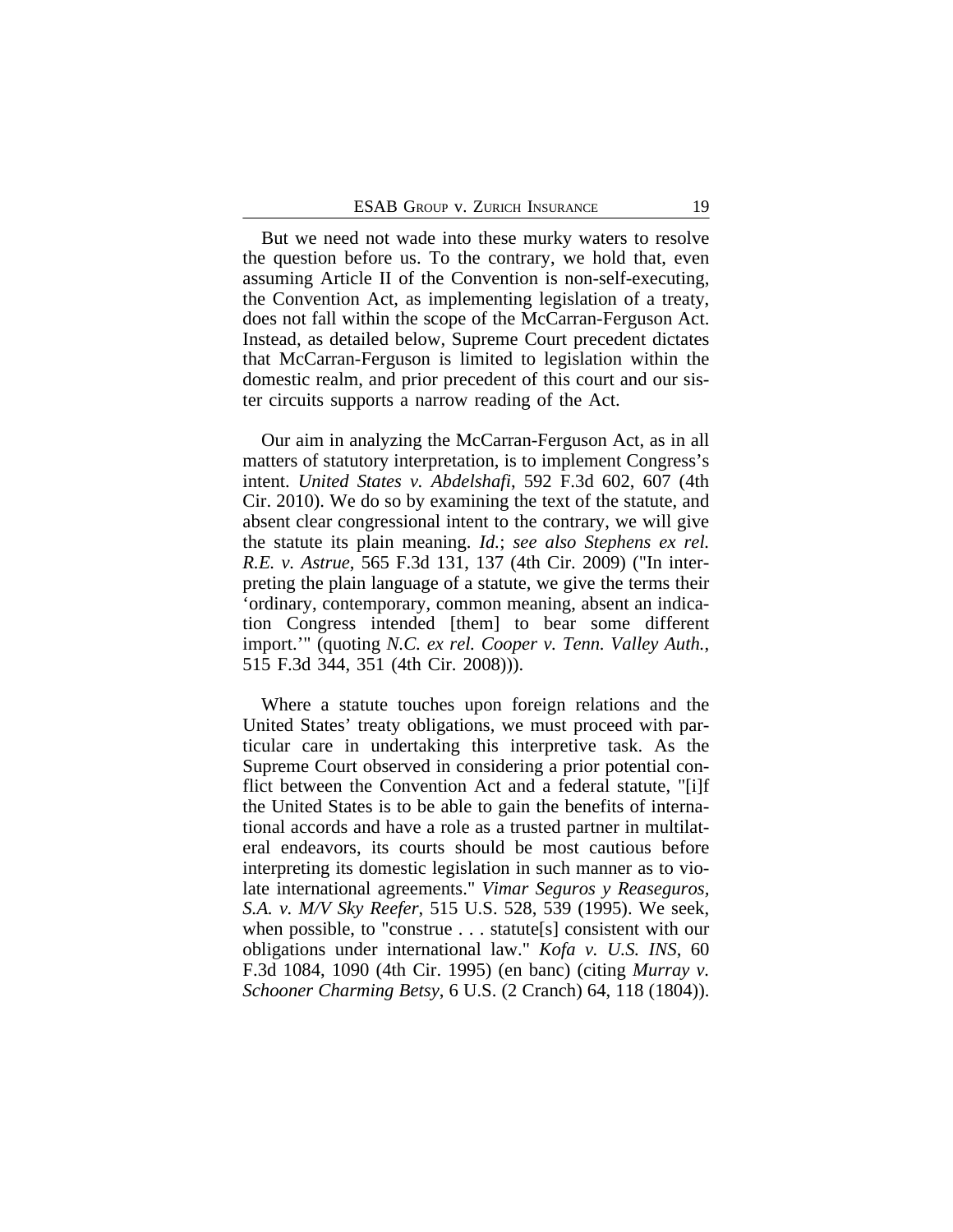ESAB Group urges that we must construe "Act of Congress," as that term is used in the McCarran-Ferguson Act, to apply to every federal statute, irrespective of the international implications. But the Supreme Court has recently explained that, in enacting the McCarran-Ferguson Act, Congress plainly did not intend the law to apply so broadly. In *Garamendi*, the Supreme Court specified that McCarran-Ferguson was "directed to implied preemption by domestic commerce legislation." 539 U.S. at 428; *see also id.* ("As the text itself makes clear, the point of McCarran–Ferguson's legislative choice of leaving insurance regulation generally to the States was to limit congressional preemption under the commerce power, whether dormant or exercised.").

Although in *Garamendi* the Court was examining the interaction between state law and an executive agreement, the Court's statements regarding congressional intent guide our understanding of Congress's intent to limit the Act's scope. Specifically, that case demonstrated that Congress did not intend for the McCarran-Ferguson Act to permit state law to vitiate international agreements entered by the United States. *Cf. FTC v. Travelers Health Ass'n*, 362 U.S. 293, 300 (1960) (stating that McCarran-Ferguson was not intended to permit a state to "regulate activities carried on beyond its own borders"), *cited in Garamendi*, 539 U.S. at 428.

On several occasions, moreover, Courts of Appeals have refused to give the McCarran-Ferguson Act the broad scope urged by ESAB Group. For example, we have previously expressed our skepticism that Congress intended the McCarran-Ferguson Act to apply to statutes governing federal subject-matter jurisdiction. *Gross v. Weingarten*, 217 F.3d 208, 222 (4th Cir. 2000). And several of our sister circuits have joined in this view or held that such statutes are not subject to reverse preemption. *See Safety Nat'l*, 587 F.3d at 724 n.39 (expressing skepticism); *Hawthorne Sav. F.S.B. v. Reliance Ins. Co. of Ill.*, 421 F.3d 835, 843–44 (9th Cir. 2005) (holding that the diversity jurisdiction statute "is not reverse-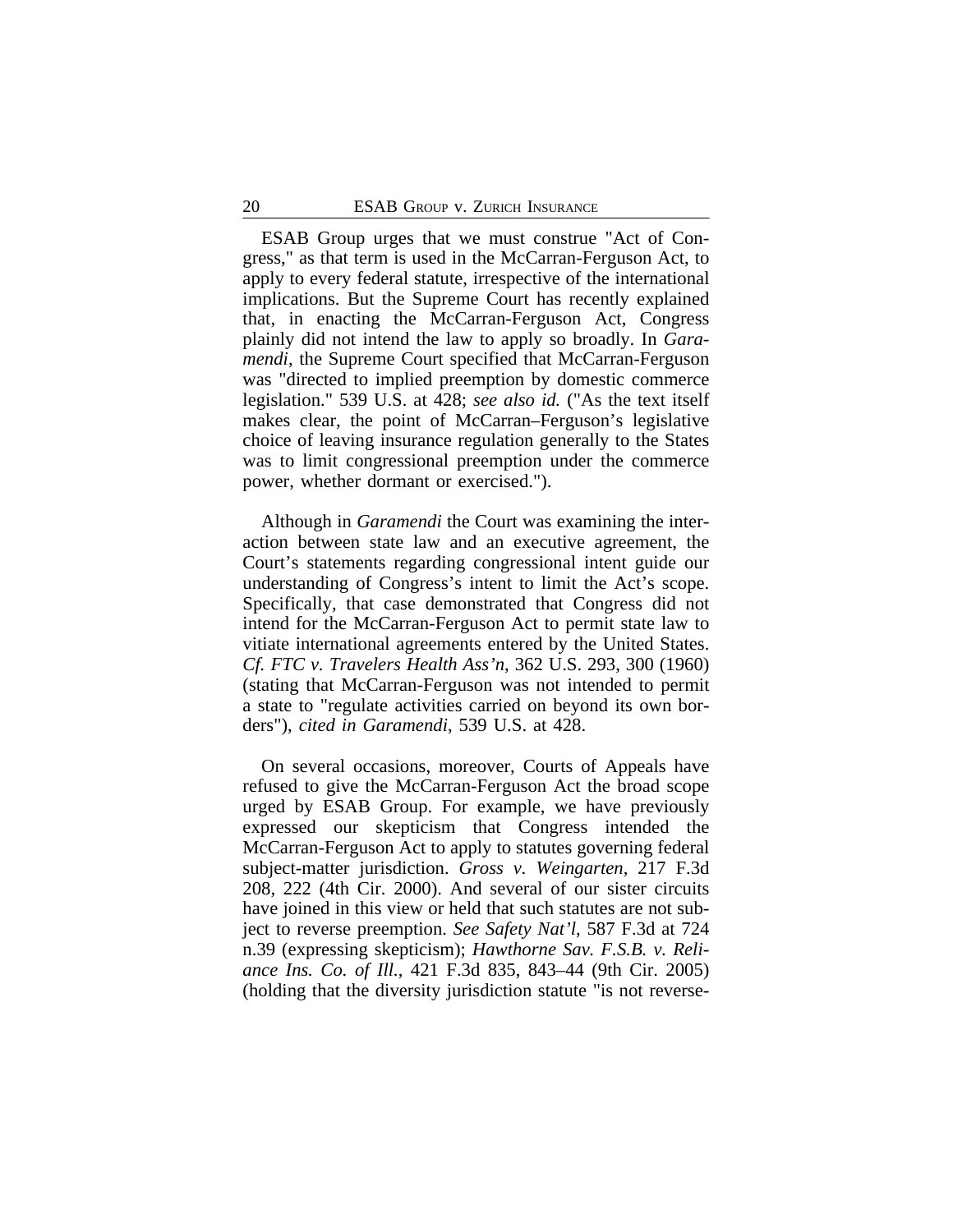preempted"), *amended* 433 F.3d 1089 (9th Cir. 2006); *Martin Ins. Agency, Inc. v. Prudential Reinsurance Co.*, 910 F.2d 249, 254 (5th Cir. 1990) (holding that the McCarran-Ferguson Act "did not remove diversity jurisdiction from the federal courts in insurance matters"); *Grimes v. Crown Life Ins. Co.*, 857 F.2d 699, 702–03 (10th Cir. 1988) (finding no preemption of diversity jurisdiction statute).

The Second Circuit has found several substantive statutes outside of McCarran-Ferguson's reverse-preemption rule. It first held that the McCarran-Ferguson Act could not permit state law to exempt an insurer from compliance with Title VII of the Civil Rights Act of 1964, 42 U.S.C. § 2000e et seq. *Spirt v. Teachers Ins. & Annuity Ass'n*, 691 F.2d 1054, 1064–66 (2d Cir. 1982), *vacated*, 463 U.S. 1223, *remanded to* 735 F.2d 23 (2d Cir. 1984). *But see Murff v. Prof'l Med. Ins. Co.*, 97 F.3d 289, 292 n.4 (8th Cir. 1996) (questioning *Spirt*'s holding); *NAACP v. Am. Family Mut. Ins. Co.*, 978 F.2d 287, 294–95 (7th Cir. 1992) (same). It reasoned that Title VII's "broad and explicit pre-emptive provision" evinced congressional intent to displace all contrary state laws. *Spirt*, 691 F.2d at 1065.

Likewise, as noted previously, the Second Circuit subsequently held that McCarran-Ferguson's reverse-preemption rule was inapplicable to the FSIA. *Nat'l Distillers*, 69 F.3d at 1231. The "international-law origins of the FSIA," it declared, were "so different from the kind of congressional statutory action that the McCarran-Ferguson Act was enacted to deal with," that they "virtually compel[led] the conclusion" that the McCarran-Ferguson Act did not authorize state law to displace the FSIA. *Id.* In addition, it concluded that the McCarran-Ferguson Act did not alter the rules of preemption "so drastically as to force a federal law that clearly intends to preempt all other state laws to give way simply because the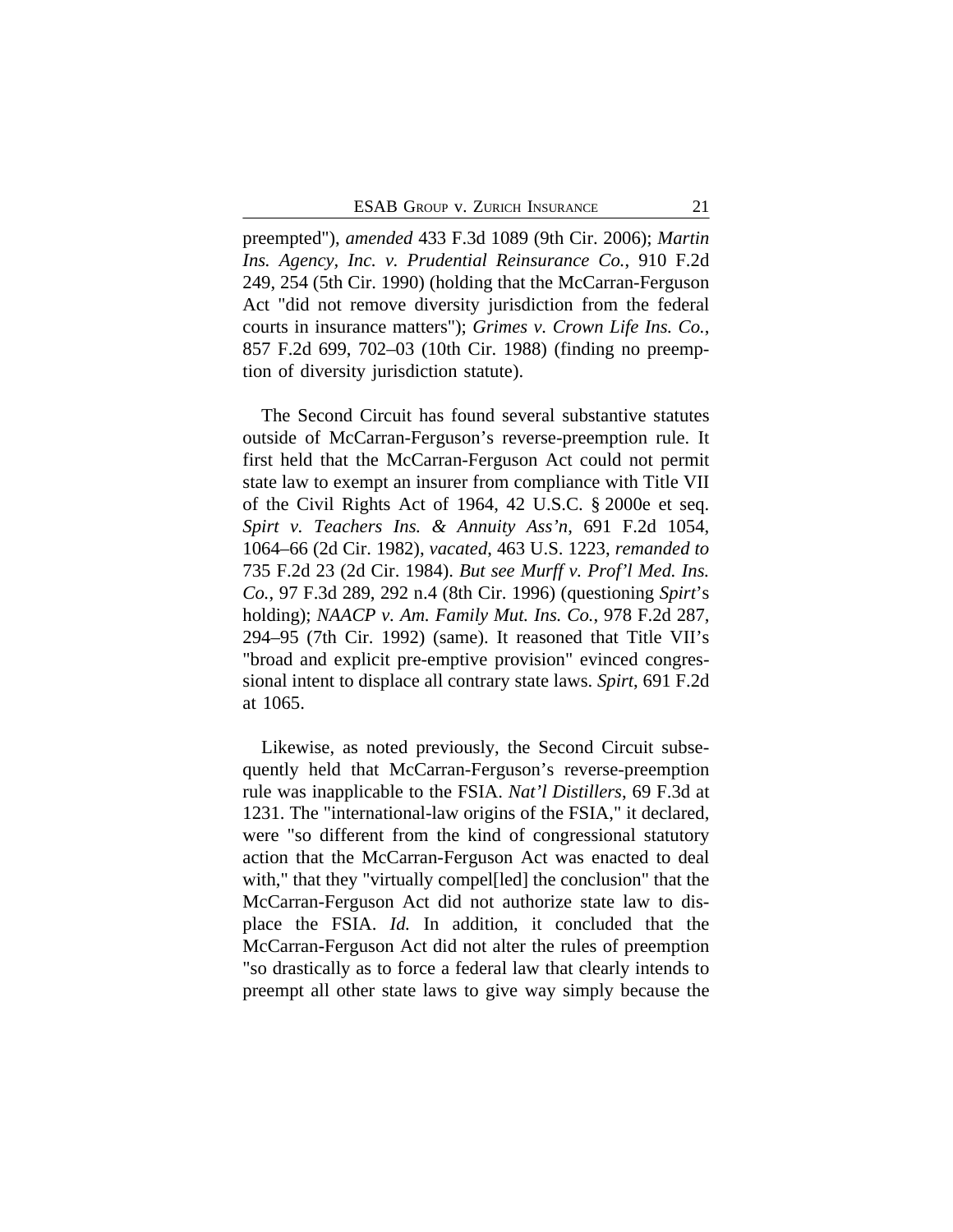insurance industry is involved." *Id.* at 1233. And it found that the FSIA evidenced such an intent.**<sup>5</sup>** *Id.* at 1232.

The Convention Act, which provides, without exception, that the Convention "shall be enforced in United States courts," 9 U.S.C. § 201, similarly intends to replace all contrary state laws. The Supreme Court has opined that the Convention and Convention Act demand that courts "subordinate domestic notions of arbitrability to the international policy favoring commercial arbitration." *Mitsubishi Motors Corp. v. Soler Chrysler-Plymouth, Inc.*, 473 U.S. 614, 639 (1985). Thus, although the Court acknowledges that the Convention permits Congress to "specify categories of claims it wishes to reserve for decision by our own courts," it has "decline[d] to subvert the spirit of the United States' accession to the Convention by recognizing subject-matter exceptions where Congress has not expressly directed the courts to do so." *Id.* at 639 n.21.

The McCarran-Ferguson Act contains no such express direction.**<sup>6</sup>** Indeed, the Supreme Court has told us that the aim of McCarran-Ferguson is not arbitration or treaties, but "domestic commerce legislation." *Garamendi*, 539 U.S. at 428. We therefore hold that the Convention Act, as legislation implementing a treaty, is not subject to reverse preemption, so insurance disputes are not exempt from the Convention Act pursuant to McCarran-Ferguson's reverse-preemption rule.

**<sup>5</sup>**As we recounted above, the *National Distillers* panel acknowledged that its decision was in tension with the Second Circuit's earlier decision in *Stephens v. American International* because this reasoning might also apply to the Convention Act, but it found no need to revisit that holding in the case before it. *See Nat'l Distillers*, 69 F.3d at 1233 n.6.

**<sup>6</sup>**Of course, to the extent the McCarran-Ferguson Act and Convention Act are in irreconcilable conflict, the more recent Convention Act would prevail. *See Branch v. Smith*, 538 U.S. 254, 273 (2003); *cf. Whitney v. Robertson*, 124 U.S. 190, 194 (1888) (establishing that if a self-executing treaty and statute are inconsistent, "the one last in date will control the other").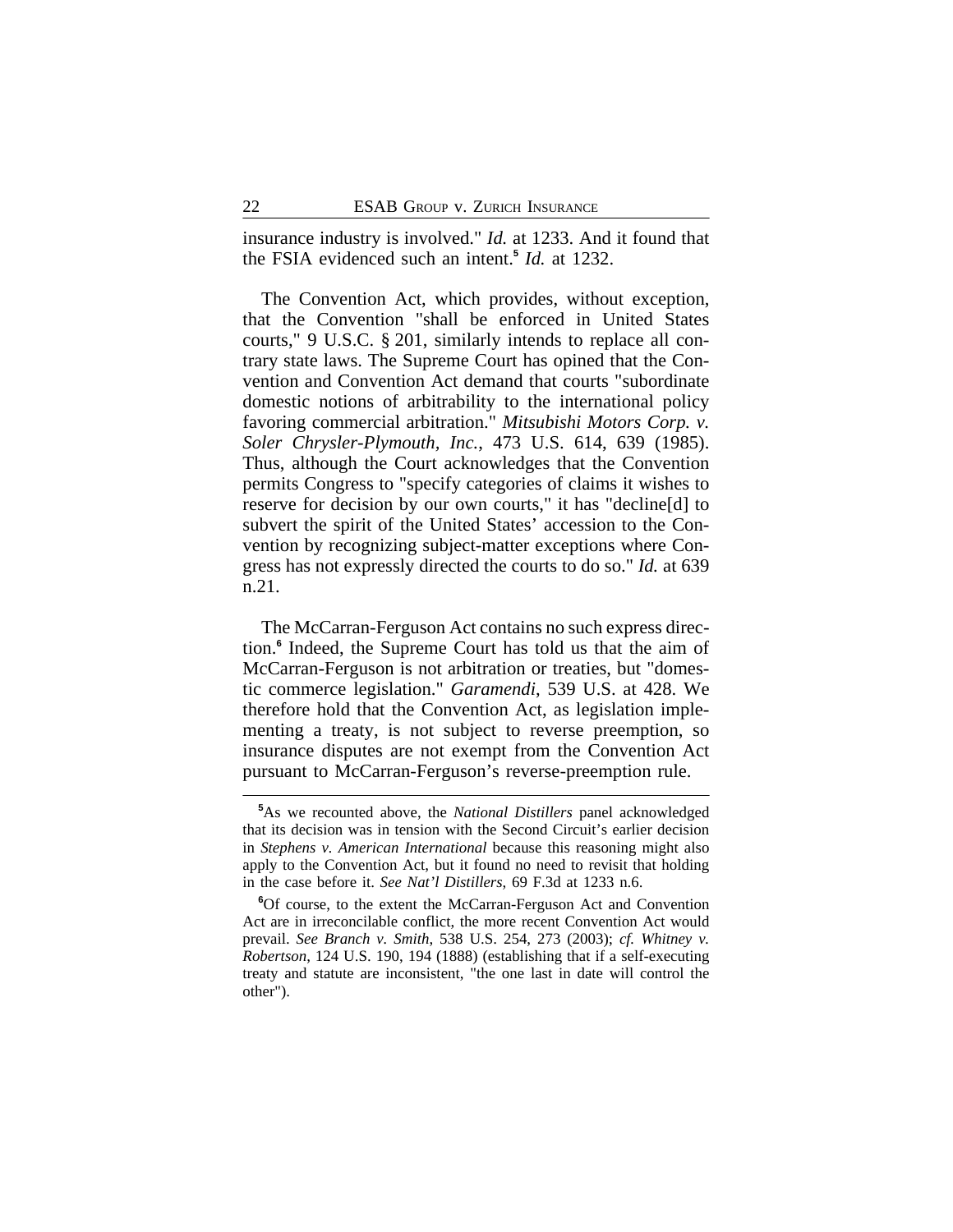As we have observed, the federal government must be permitted to "speak with one voice when regulating commercial relations with foreign governments." *Michelin Tire Corp.*, 423 U.S. at 285. With the Convention and Convention Act, the government has opted to use this voice to articulate a uniform policy in favor of enforcing agreements to arbitrate internationally, even when "a contrary result would be forthcoming in a domestic context." *Mitsubishi Motors*, 473 U.S. at 629. To allow "parochial refusal[s]" to enforce foreign arbitration agreements would frustrate the very purposes for which the Convention was drafted: achieving the predictable and orderly resolution of disputes "essential to any international business transaction" and ensuring parties are not haled into hostile or inappropriate forums. *Scherk v. Alberto-Culver Co.*, 417 U.S. 506, 516–17 (1974); *see also Mitsubishi Motors*, 473 U.S. at 639 n.21.

Congress might opt to exclude insurance disputes from the Convention. But it has not done so with the McCarran-Ferguson Act. Nothing in McCarran-Ferguson suggests that, by enacting that statute, Congress intended to delegate to the states the authority to abrogate international agreements that this country has entered into and rendered judicially enforceable. We will not read it to do so.

Because the Supreme Court has made clear that McCarran-Ferguson is limited to domestic affairs, we hold the Convention Act falls outside of its scope.**<sup>7</sup>** Hence, we affirm the district court's exercise of subject-matter jurisdiction.

**<sup>7</sup>**This is not to say that, in enacting the McCarran-Ferguson Act, Congress merely "'turn[ed] back the clock' to the time prior to *South-Eastern Underwriters*"; the Court has made clear that it did not. *Fabe*, 508 U.S. at 506–08. We recognize that, within the domestic context, McCarran-Ferguson broadly empowered states to tax and regulate insurance. *Id.* at 508. Here, we are simply heeding the Court's instruction in *Garamendi* that McCarran-Ferguson did not extend states' authority over foreign affairs or allow them "to regulate activities carried on beyond [their] own borders." 539 U.S. at 428 (quoting *Travelers Health Ass'n*, 362 U.S. at 300) (internal quotation marks omitted).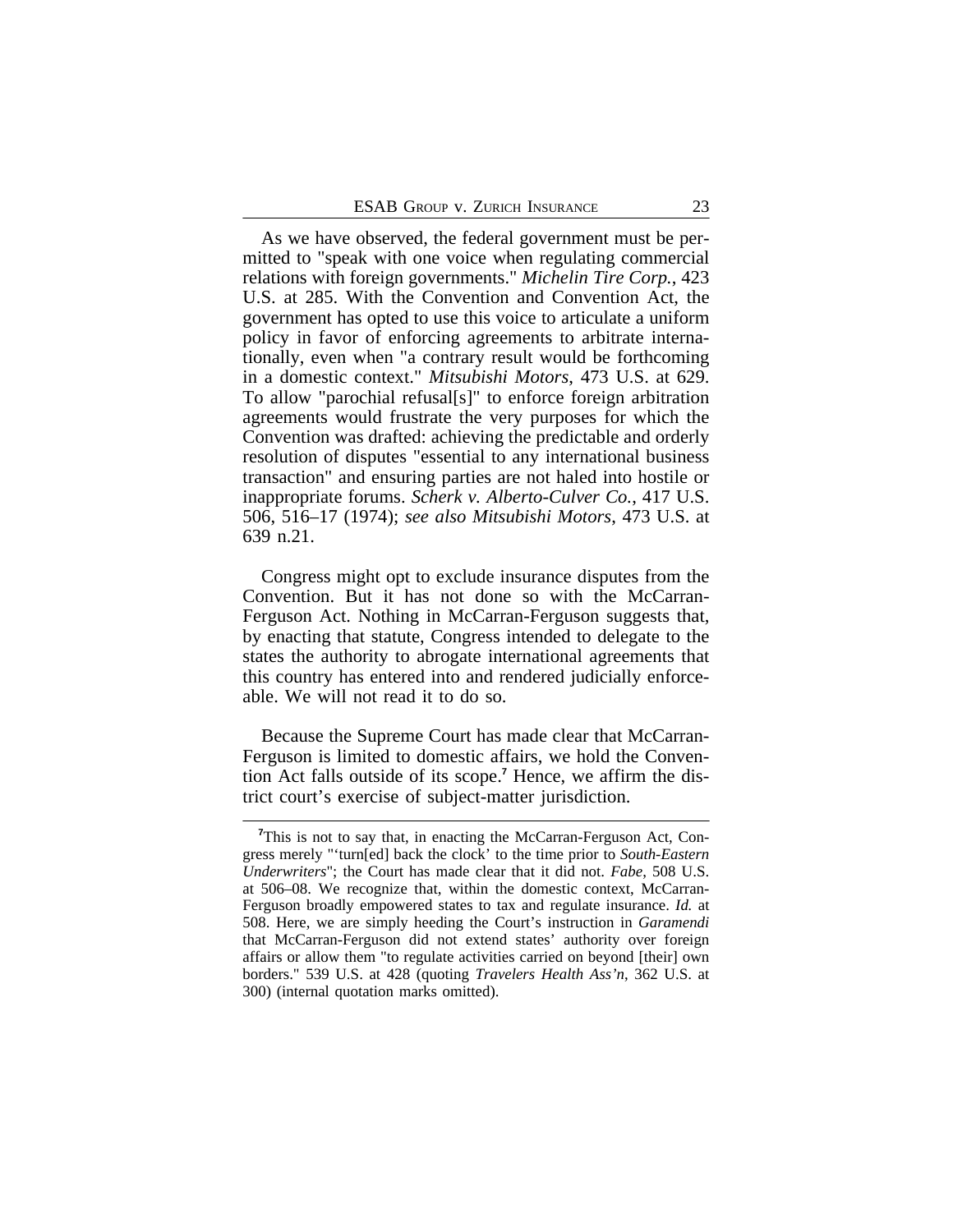In addition, as the 1989–1993 ZIP Policies contain valid arbitration clauses subject to the Convention and Convention Act, we find the district court properly compelled arbitration in Sweden of ESAB Group's claims under these Policies.

#### IV.

Having established that the district court had jurisdiction over the subject matter of this action, we now consider the issues presented by ZIP's cross-appeal.

## A.

ZIP avers that the district court lacked personal jurisdiction over it. It notes that it maintains no office, employees, or agents in South Carolina, and it owns no property there. It further stresses that the ZIP Policies were executed outside of the United States between foreign companies, and these contracts designate Swedish law for the resolution of disputes. Thus, ZIP urges that, although the ESAB Group and its predecessors were covered under the ZIP Policies, its contacts with the state are too weak to provide a basis for jurisdiction and that the exercise of jurisdiction is otherwise unreasonable.

We review de novo the exercise of personal jurisdiction over a defendant, although we accept the district court's underlying factual findings absent clear error. *Consulting Eng'rs Corp. v. Geometric Ltd.*, 561 F.3d 273, 276 (4th Cir. 2009). The plaintiff bears the burden to make a prima facie showing of a basis for jurisdiction. *Id.*

In general, "[a] federal district court may only exercise personal jurisdiction over a foreign corporation if such jurisdiction is authorized by the long-arm statute of the state in which it sits and application of the long-arm statute is consistent with the due process clause of the Fourteenth Amendment."**<sup>8</sup>**

<sup>&</sup>lt;sup>8</sup>At oral argument, counsel for ESAB Group suggested that we should consider ZIP's contacts with the United States, rather than its South Caro-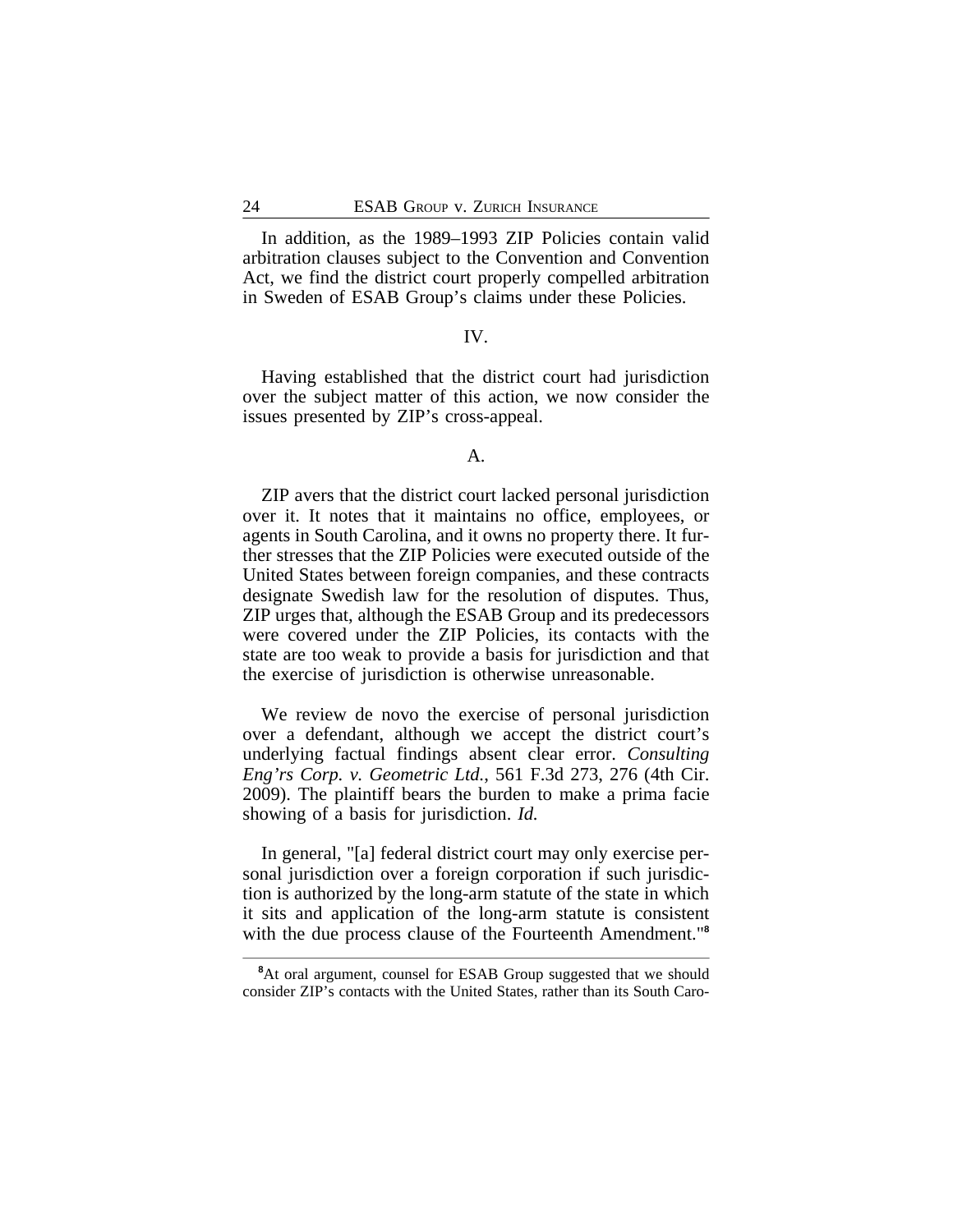*Id.* at 277. Because the scope of South Carolina's long-arm statute is coextensive with the Due Process Clause, *see Cockrell v. Hillerich & Bradsby Co.*, 611 S.E.2d 505, 508 (S.C. 2005), we proceed directly to the constitutional analysis, *see ESAB Grp., Inc. v. Centricut, Inc.*, 126 F.3d 617, 623 (4th Cir. 1997).

We employ a three-part inquiry to determine whether the exercise of specific jurisdiction over a party comports with due process. *Consulting Eng'rs*, 561 F.3d at 278. Under this test, "we consider (1) the extent to which the defendant purposefully availed itself of the privilege of conducting activities in the State; (2) whether the plaintiff['s] claims arise out of those activities directed at the State; and (3) whether the exercise of personal jurisdiction would be constitutionally reasonable." *Id.* (quoting *ALS Scan, Inc. v. Digital Serv. Consultants, Inc.*, 293 F.3d 707, 712 (4th Cir. 2002)) (internal quotation marks omitted). We agree with the district court that, as to ZIP, each prong of this test is satisfied.

To meet the first prong, the court must find that the defendant has established "minimum contacts" with the forum state by "purposefully avail[ing itself] of the privilege of conducting business under the [state's] laws." *Id.* A defendant's actions that are directed at the forum state in only "a random, fortuitous, or attenuated way" are insufficient to support jurisdiction. *ESAB Grp.*, 126 F.3d at 625. Thus, the Supreme Court has rejected the exercise of jurisdiction where a defendant has merely placed a product into the stream of commerce

lina contacts. But because we conclude that ZIP would be subject to jurisdiction in a court of general jurisdiction in South Carolina, as required for jurisdiction under Federal Rule of Civil Procedure  $4(k)(1)(A)$ , we need not consider ZIP's nationwide contacts. *See CFA Inst. v. Inst. of Chartered Fin. Analysts of India*, 551 F.3d 285, 292 (4th Cir. 2009) (declining to analyze the possibility of jurisdiction based on nationwide contacts pursuant to Federal Rule of Civil Procedure  $4(k)(2)$  because Rule  $4(k)(1)(A)$  authorized jurisdiction).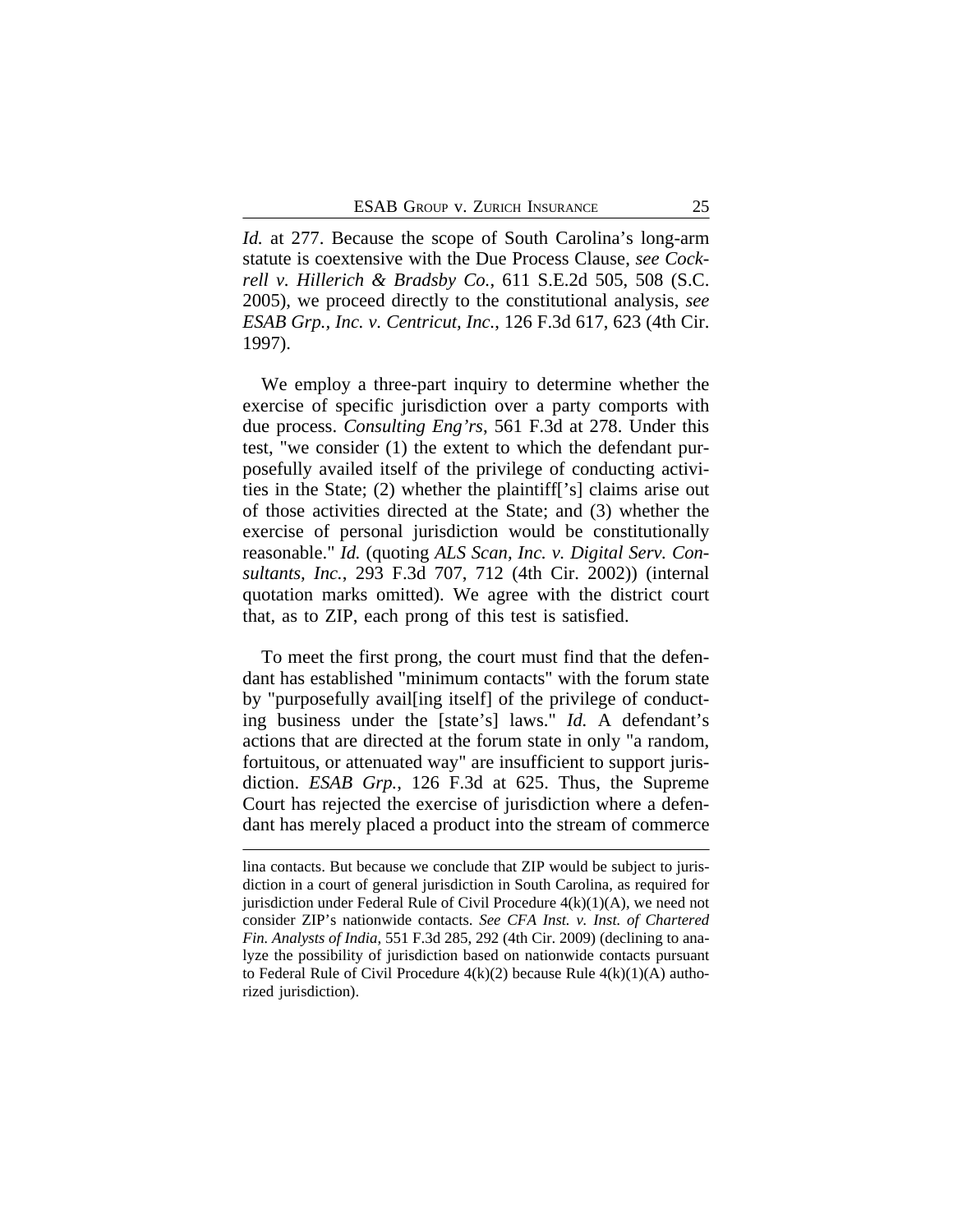foreseeing that it might ultimately reach the forum state. *See J. McIntyre Mach., Ltd. v. Nicastro*, 131 S. Ct. 2780, 2785 (2011) (plurality opinion). But where a defendant has "targeted the forum" with its goods, sufficient contacts exist. *Id.* at 2788.

In *Rossman v. State Farm Mutual Automobile Insurance Co.*, 832 F.2d 282, 286–87 (4th Cir. 1987), we identified unique aspects of the business of insurance relevant to the evaluation of an insurer's contacts with a forum. Litigation, we observed, is often a necessary part of the insurance business. *Id.* at 286. Therefore, by agreeing to furnish a defense to its policyholder within a specified policy territory, an insurer indicates its willingness to be haled into court in foreign forums within this territory. *Id.* And because the insurer offers "broad coverage to induce customers to buy its policies and to pay higher premiums for them," these contacts "are neither fortuitous nor incidental." *Id.* at 287. Based on these principles, we determined in *Rossman* that a district court in Virginia could exercise jurisdiction over a foreign insurer based on an automobile liability insurance contract written, issued, and delivered in Illinois, because the contract's policy territory included Virginia. *See id.* at 286–87.

Not only do the ZIP Policies**<sup>9</sup>** include South Carolina in the policy territory, which is worldwide, but the Policies also identify as covered insureds ESAB Group and its predecessors, companies based in South Carolina. We infer that ZIP obtained financial benefits, in the form of higher premiums, for agreeing to provide this coverage. These facts demonstrate that ZIP targeted the forum state and purposefully availed

<sup>&</sup>lt;sup>9</sup>It is of no moment that Trygg-Hansa, rather than ZIP, originated these Policies. In agreeing to assume Trygg-Hansa's obligations under the ZIP Policies, ZIP knowingly entered into an agreement to defend ESAB Group, a company headquartered in South Carolina, in courts throughout the world. Thus, ZIP's successor status does not lessen its contacts with the state.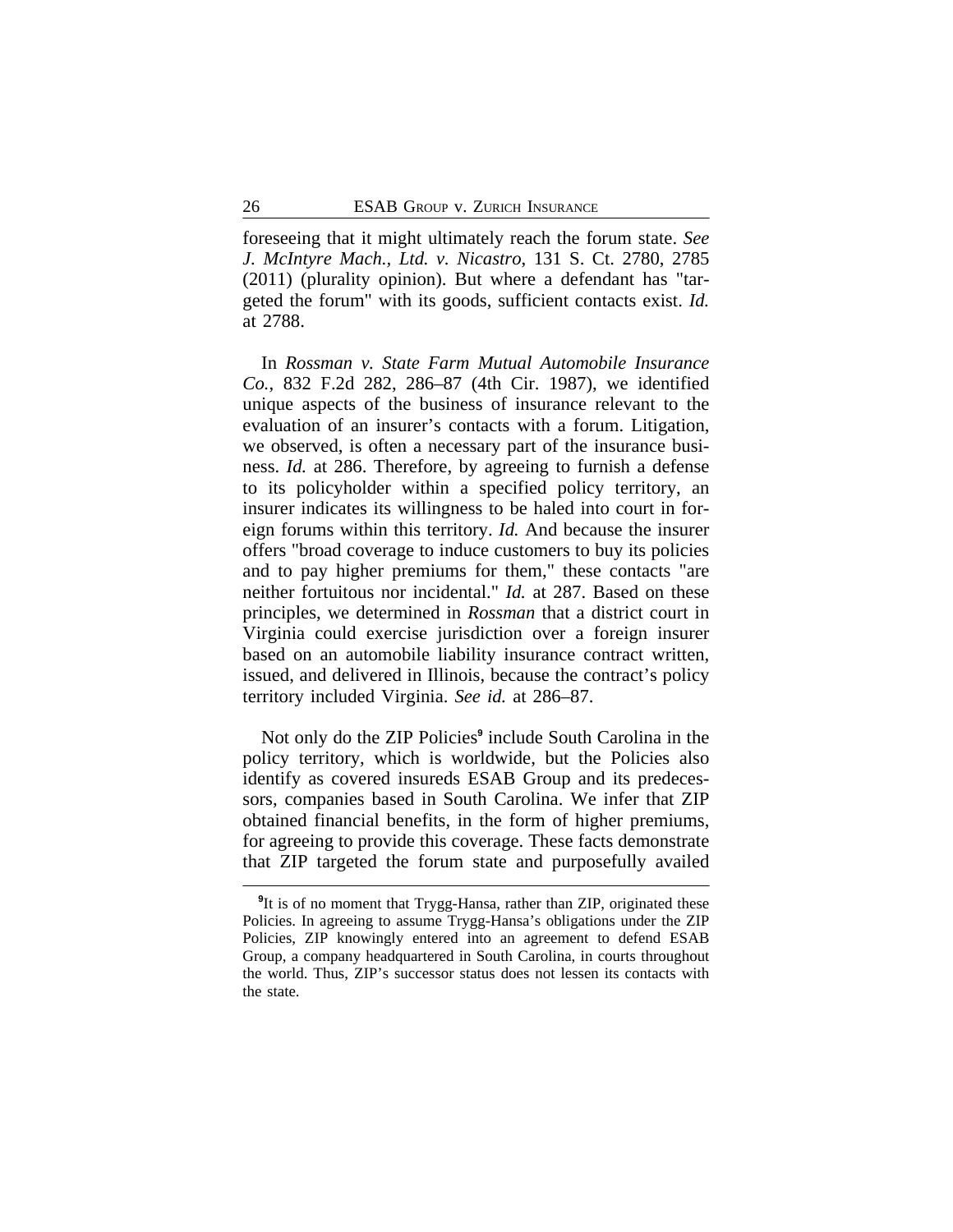itself of the privilege of conducting business under South Carolina law. Accordingly, the first prong, minimum contacts, is satisfied. The parties also agree that the suit arises out of these contacts, fulfilling the second prong.

The third prong, constitutional reasonableness, protects a party from "litigation 'so gravely difficult and inconvenient' that [the] party unfairly is at a 'severe disadvantage' in comparison to [its] opponent." *Burger King Corp. v. Rudzewicz*, 471 U.S. 462, 478 (1985) (quoting *The Bremen v. Zapata Off-Shore Co.*, 407 U.S. 1, 18 (1972); *McGee v. Int'l Life Ins. Co.*, 355 U.S. 220, 223 (1957)). To defeat jurisdiction on this basis, a defendant must establish, despite the presence of minimum contacts, "a compelling case that the presence of some other considerations would render jurisdiction unreasonable." *Id.* at 477.

It is clear that the burden on ZIP of litigating in South Carolina is not so great—particularly in relation to the interests of South Carolina and of ESAB Group—to render the exercise of jurisdiction unreasonable. We are cognizant that requiring a party to defend itself in a "foreign legal system" imposes "unique burdens" that "should have significant weight in assessing the reasonableness of stretching the long arm of personal jurisdiction over national borders." *Consulting Eng'rs*, 561 F.3d at 282 n.12 (quoting *Asahi Metal Indus. Co. v. Superior Ct.*, 480 U.S. 102, 114 (1987)) (internal quotation marks omitted). But in contracting to defend ESAB Group worldwide, ZIP indicated that the burden of appearing in a forum in South Carolina is not exceedingly onerous. *See Rossman*, 832 F.2d at 287.

In contrast, South Carolina "has a manifest interest in providing effective means of redress for its residents when their insurers refuse to pay claims." *McGee*, 355 U.S. at 223. And ESAB Group, as a company based in South Carolina and facing litigation throughout the United States, has a substantial interest in the convenience of litigating in South Carolina.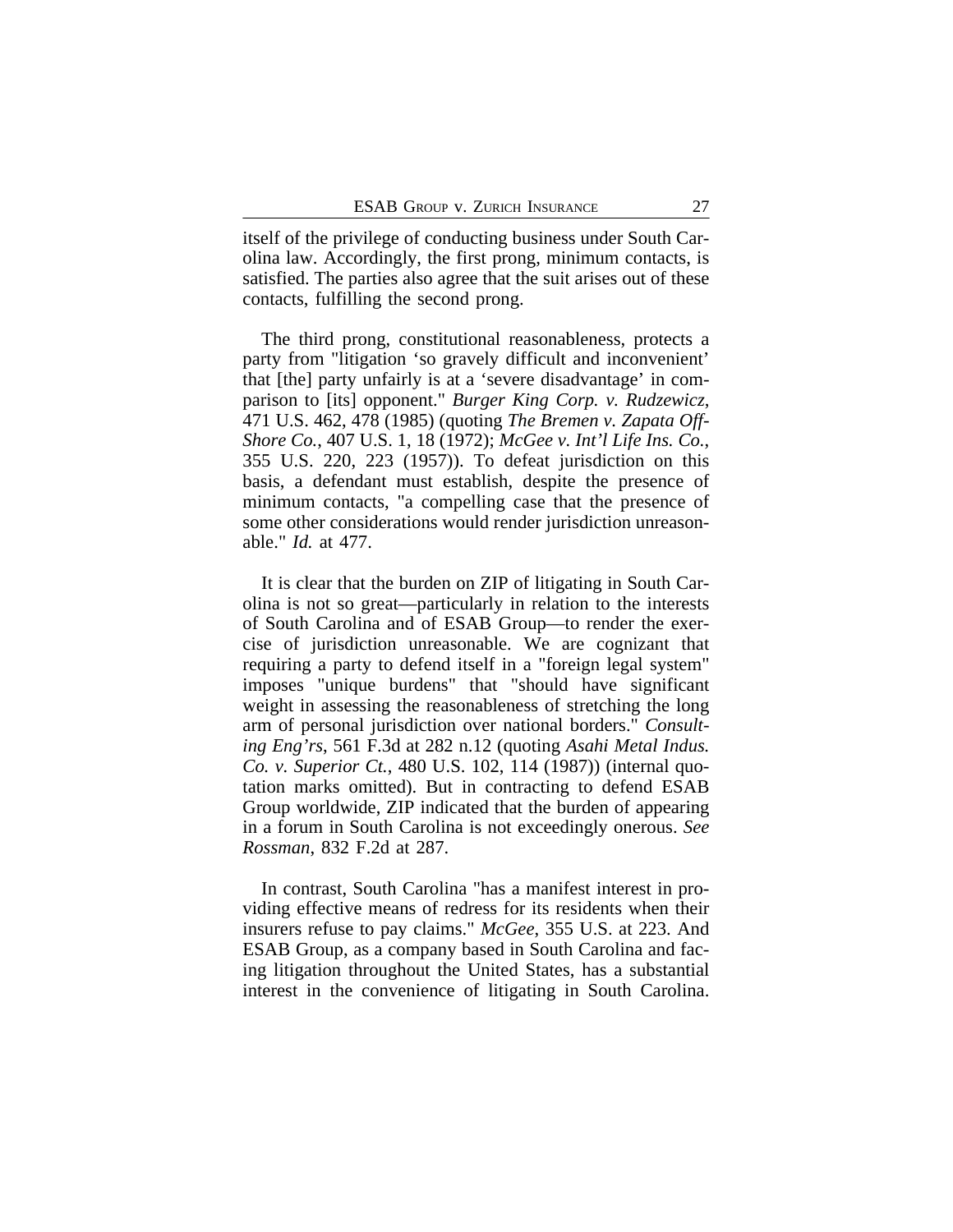*Foster v. Arletty 3 SARL*, 278 F.3d 409 (4th Cir. 2002), cited by ZIP, does not dictate otherwise. In that case, Foster, a French citizen, first sought relief in France, and he brought suit in South Carolina only after the French courts issued an adverse decision. *See id.* at 416. Thus, Foster, unlike ESAB Group, could not show that South Carolina was his forum of choice, and it was clearly convenient for Foster to litigate in France. *See id.*

We will affirm the district court with respect to personal jurisdiction.

## B.

The Convention Act provides that "[a]n action or proceeding falling under the Convention shall be deemed to arise under the laws and treaties of the United States," and it grants federal district courts "original jurisdiction over such an action or proceeding." 9 U.S.C. § 203. Seizing on this language, ZIP contends that the district court had original jurisdiction over all claims against it in this action, regardless of whether each claim involved a contract containing a foreign arbitral agreement. Thus, it argues that the court erred when, after referring the claims pertaining to the 1989–1993 ZIP Policies to arbitration, it exercised its discretion under 28 U.S.C. § 1367, the statutory grant of supplemental jurisdiction, to remand the remaining, nonarbitrable claims to state court.

We review for abuse of discretion a district court's decision to remand state law claims after declining to exercise supplemental jurisdiction. *Jordahl v. Democratic Party of Va.*, 122 F.3d 192, 203 (4th Cir. 1997). Of course, an error of law is, by definition, an abuse of discretion. *Koon v. United States*, 518 U.S. 81, 100 (1996).

We find that the district court had authority to decline to exercise jurisdiction over the nonarbitrable claims and to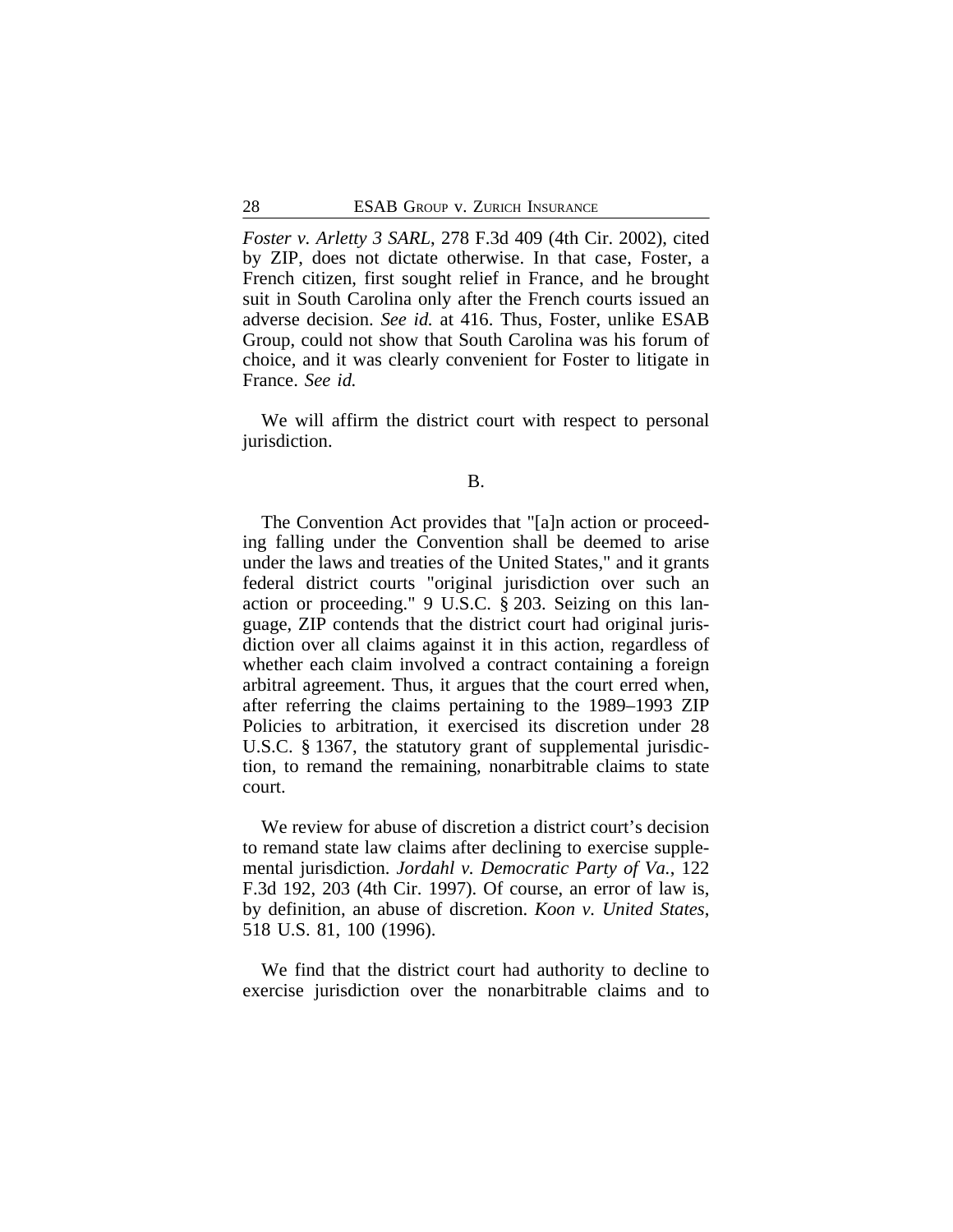remand these claims to state court. Although § 203 refers to jurisdiction over an "action or proceeding," the statutory grant of federal-question jurisdiction, 28 U.S.C. § 1331, similarly confers upon district courts "original jurisdiction of all civil actions arising under the Constitution, laws, or treaties of the United States." Notwithstanding the potential breadth of this language, the Supreme Court has interpreted § 1331 to require supplemental jurisdiction (or its antecedents) over certain claims within a constitutional case that do not themselves give rise to federal jurisdiction.

In *United Mine Workers of America v. Gibbs*, 383 U.S. 715 (1966), the Court articulated the theory of pendent jurisdiction, the precursor to supplemental jurisdiction, by adopting an "expansive interpretive approach" to § 1331. *Exxon Mobil Corp. v. Allapattah Servs., Inc.*, 545 U.S. 546, 553 (2005). Under this approach, so long as one claim in an action presented a federal question on the face of the well-pleaded complaint, a court could exercise jurisdiction over the entire constitutional case or controversy. *See id.* at 552–53. It does not follow, however, that the federal court had original jurisdiction over the entire case; rather, it had original jurisdiction over at least one claim, allowing the exercise of supplemental/pendent jurisdiction over the remaining claims. And the Supreme Court subsequently recognized that, when the exercise of pendent jurisdiction over these claims became "inappropriate," district courts had inherent authority to remand them to state courts. *Carnegie-Mellon Univ. v. Cohill*, 484 U.S. 343, 351 (1988).

With 28 U.S.C. § 1367, Congress largely codified the doctrine of pendent jurisdiction (and the related doctrine of ancillary jurisdiction) as supplemental jurisdiction. *See* § 1367(a) ("[I]n any civil action of which the district courts have original jurisdiction, the district courts shall have supplemental jurisdiction over all other claims that are so related to claims in the action within such original jurisdiction that they form part of the same case or controversy  $\dots$ "). Section 1367(c)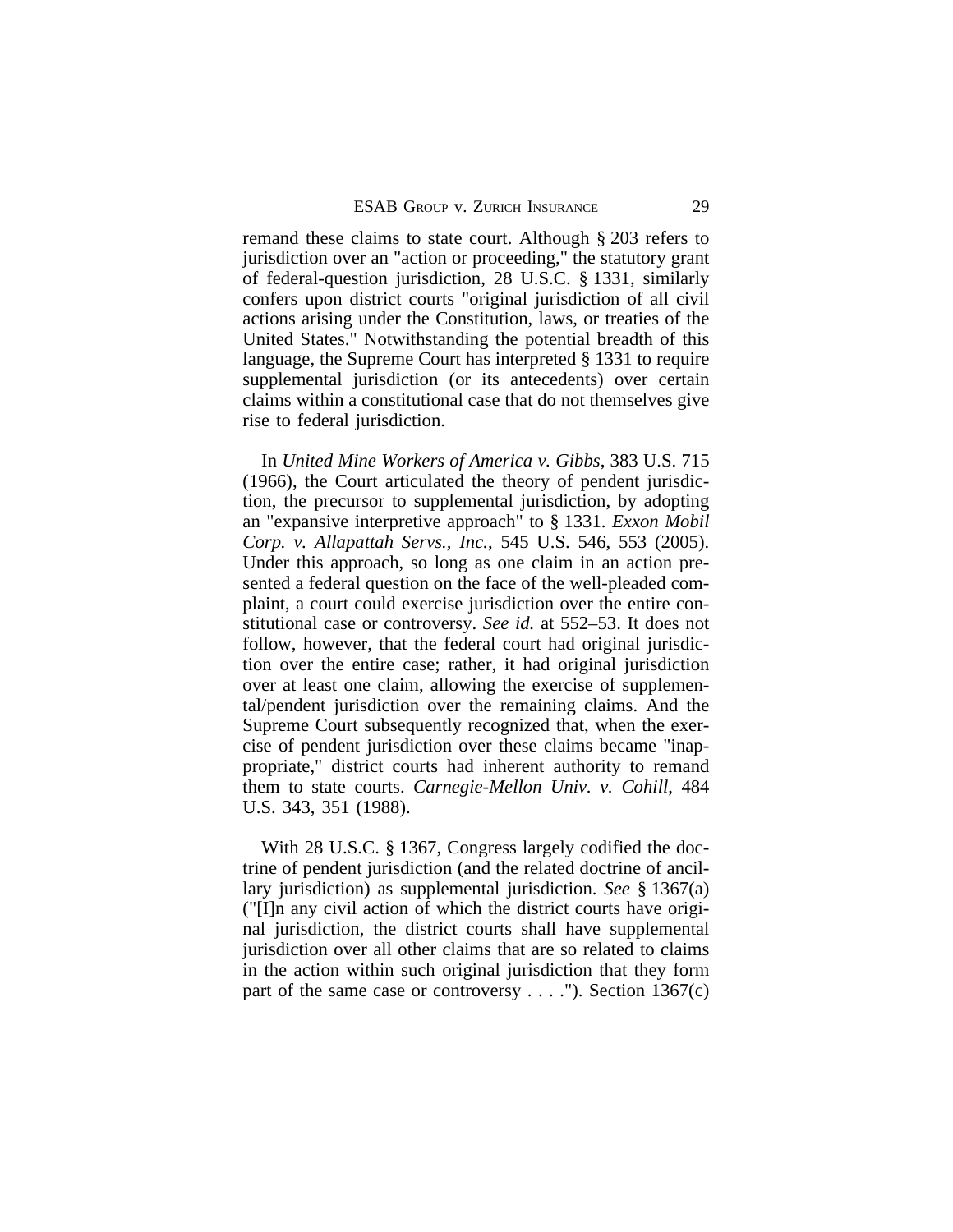recognizes courts' authority to decline to exercise supplemental jurisdiction in limited circumstances, including, as occurred here, where the court dismisses the claims over which it has original jurisdiction. *Id.* § 1367(c); *see also Hinson v. Norwest Fin. S.C., Inc.*, 239 F.3d 611, 616 (4th Cir. 2001). And we have held that district courts retain inherent authority, once they have decided under § 1367(c) not to exercise jurisdiction, to remand these claims to state court. *Hinson*, 239 F.3d at 616–17.

In light of this history, we read § 203 to authorize federal jurisdiction over all claims within an action, but, as to those claims not falling under the Convention, this jurisdiction is supplemental in nature. And when those claims falling within a court's original jurisdiction are no longer in the case—here, because they have been referred to arbitration—the court has authority under § 1367(c) to decline to exercise such supplemental jurisdiction and inherent authority to remand the remaining claims to state court. Thus, the district court committed no error of law in finding it had authority to do so here.

Nor did the district court abuse its discretion in exercising this authority. ZIP urges that 9 U.S.C. § 3 obligated the district court to stay the remaining claims pending arbitration. But we have held that, as to nonarbitrable claims, the decision to stay under § 3 is discretionary. *Am. Recovery Corp. v. Computerized Thermal Imaging, Inc.*, 96 F.3d 88, 97 (4th Cir. 1996). Although a district court may be compelled to stay nonarbitrable issues within an otherwise arbitrable claim, *see Aggarao v. MOL Ship Mgmt. Co.*, 675 F.3d 355, 376 & n.18 (4th Cir. 2012), there is no like requirement that the court exercise supplemental jurisdiction over nonarbitrable claims where all claims within the court's original jurisdiction have been sent to arbitration. Accordingly, the district court was well within the scope of its discretion to remand the nonarbitrable claims in this action.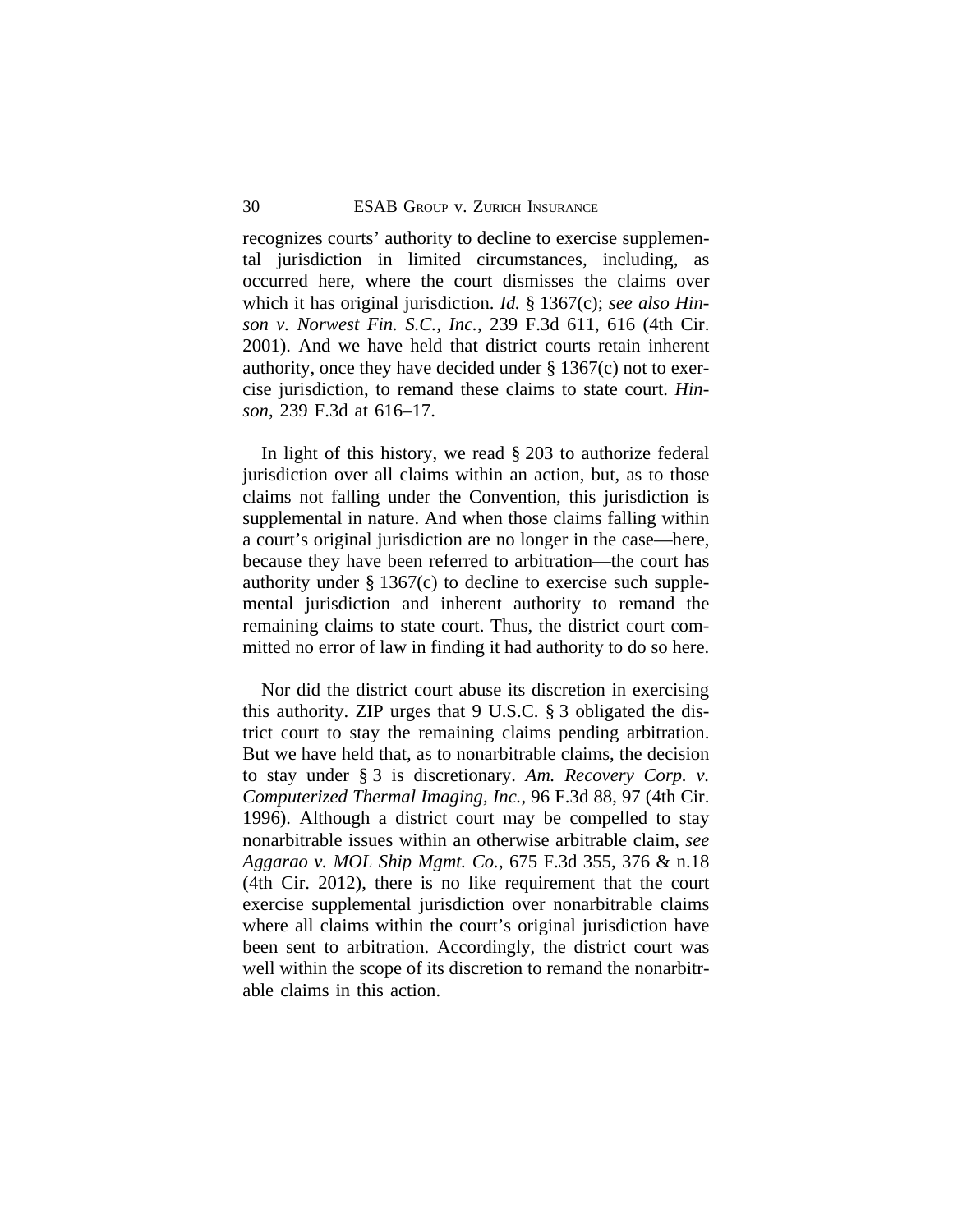V.

For the foregoing reasons, we affirm.

*AFFIRMED*

## WILKINSON, Circuit Judge, concurring:

I am happy to concur in Judge Floyd's fine opinion in this case. At oral argument, I expressed the view that appellant's able counsel was leading this court into a nest of "machine gun fire."

Here's why. To hold that the McCarran-Ferguson Act empowers state law to displace the Convention on the Recognition and Enforcement of Foreign Arbitral Awards would (1) ignore the Convention's express statement that contracting states "*shall* recognize an agreement in writing under which the parties undertake to submit to arbitration," and its directive that "[t]he court of a Contracting State . . . *shall*, at the request of one of the parties, refer the parties to arbitration," art. II, June 10, 1958, 21 U.S.T. 2517, 330 U.N.T.S. 3 (emphases added); (2) ignore the implementing legislation's instruction that "[t]he Convention . . . *shall* be enforced in United States courts," 9 U.S.C. § 201 (emphasis added), and its conferral of jurisdiction to federal district courts for "action[s] [and] proceeding[s] falling under the Convention," *id.* § 203; (3) require this court to interpret the phrase "Act of Congress," as used in the McCarran-Ferguson Act, to encompass a *treaty*, *see Safety Nat'l Cas. Corp. v. Certain Underwriters at Lloyd's, London*, 587 F.3d 714, 722-23 (5th Cir. 2009); (4) cause a treaty to lose its character as a treaty simply because it has been implemented by federal legislation, *see id.*; (5) contradict *American Insurance Ass'n v. Garamendi*, 539 U.S. 396 (2003), where the Supreme Court indicated that the McCarran-Ferguson Act "was not intended to allow a State to 'regulate activities carried on beyond its own borders'" and "cannot sensibly be construed to address preemp